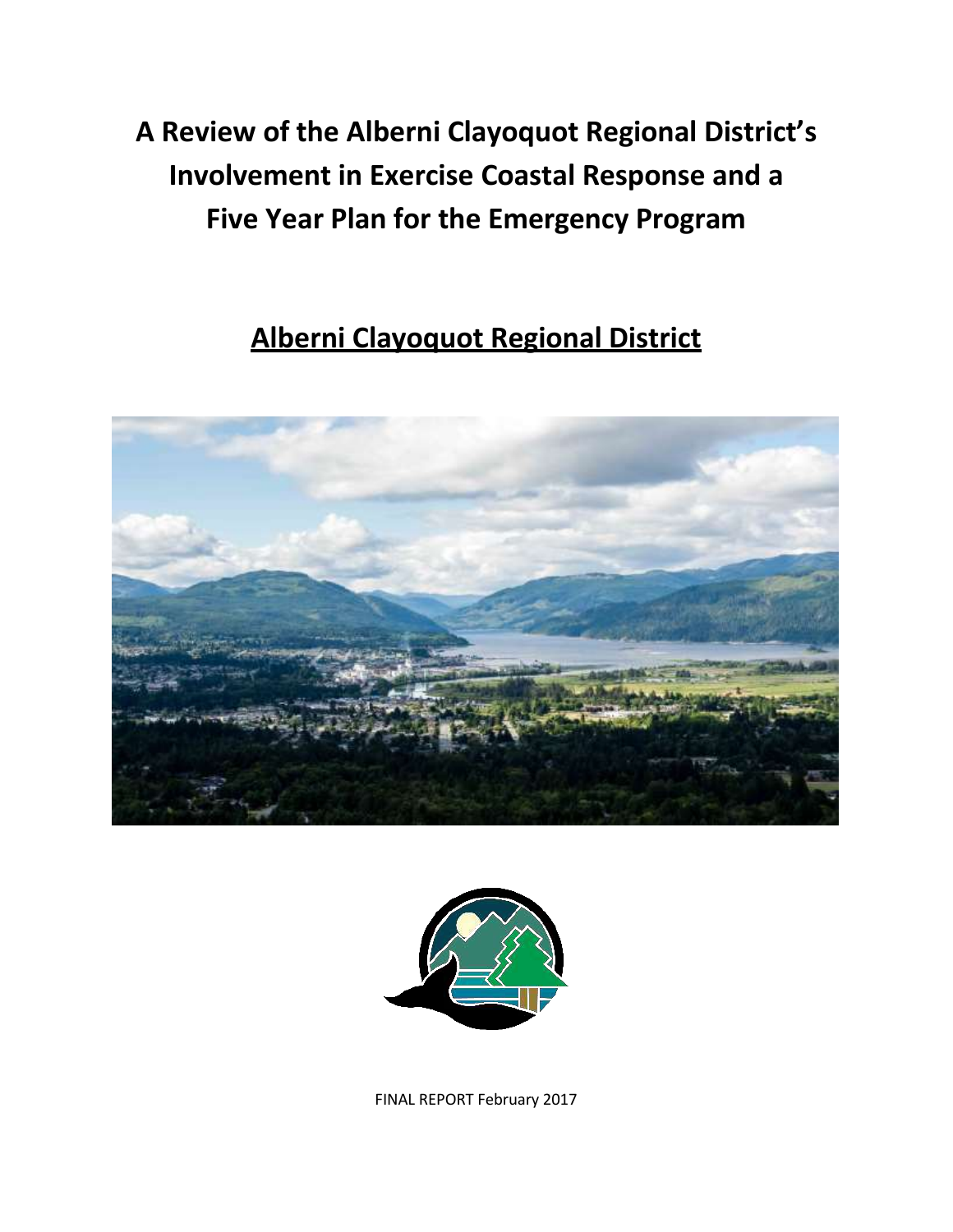

3008 Fifth Avenue, Port Alberni, B.C. CANADA V9Y 2E3 Telephone (250) 720-2700 FAX: (250) 723-1327

Exercise Coastal Response was announced in the summer of 2015 and I admit I was nervous. The Regional District was in the midst of a transition with its Alberni Valley Emergency Planning Service. We responded to the Dog Mountain wild fire and were fresh with ideas for improving our preparation and response. We were less confident that we should be the community to highlight local response. However, exercises are all about improvement and Exercise Coastal Response gave us the focus to act on our needs in terms of human resources, planning and preparation.

Leading up to the exercise, we assisted the province with its planning and logistical requirements. As always, the community stepped up. Volunteers, business, industry and local agencies helped provide the locations and resources as a stage for destruction. In return, the province assisted us with training and provided an ear for the concerns and perspective of a local authority.

The Alberni Valleys emergency program is modest at the best of times - a bit off the side of our desk, but we are fortunate to have a robust group of professionals and volunteers that are capable of rising to the challenge and working together in the interests of the community when necessary.

Our team of EOC personnel were given the basics – educated in the function of an EOC and the roles they may serve. We did not prepare for the specifics of the event, what was important was to be as life like as possible – capable, competent and available but not rehearsed. We called together for the most part a team of City and Regional District staff with participants from other municipalities across Vancouver Island. Together these individuals worked seamlessly with exceptional professionalism and efficiency. I am very proud of the function of our EOC throughout the four days of Exercise Coastal Response.

This report is a summary of our experience, especially with respect to a local government's role to provide an Emergency Operations Centre. The recommendations of the report are a direct reflection of the various evaluators and members of the EOC. The 47 recommendations reflect modest improvement to our capacity to respond over the next five years. Acting upon these recommendations the Alberni Valley will be better prepared for any level of emergency for any kind of event.

Yours truly,

Russell Dyson Chief Administrative Officer Alberni Clayoquot Regional District office: (250) 720-2705 cell: (250) 720-7051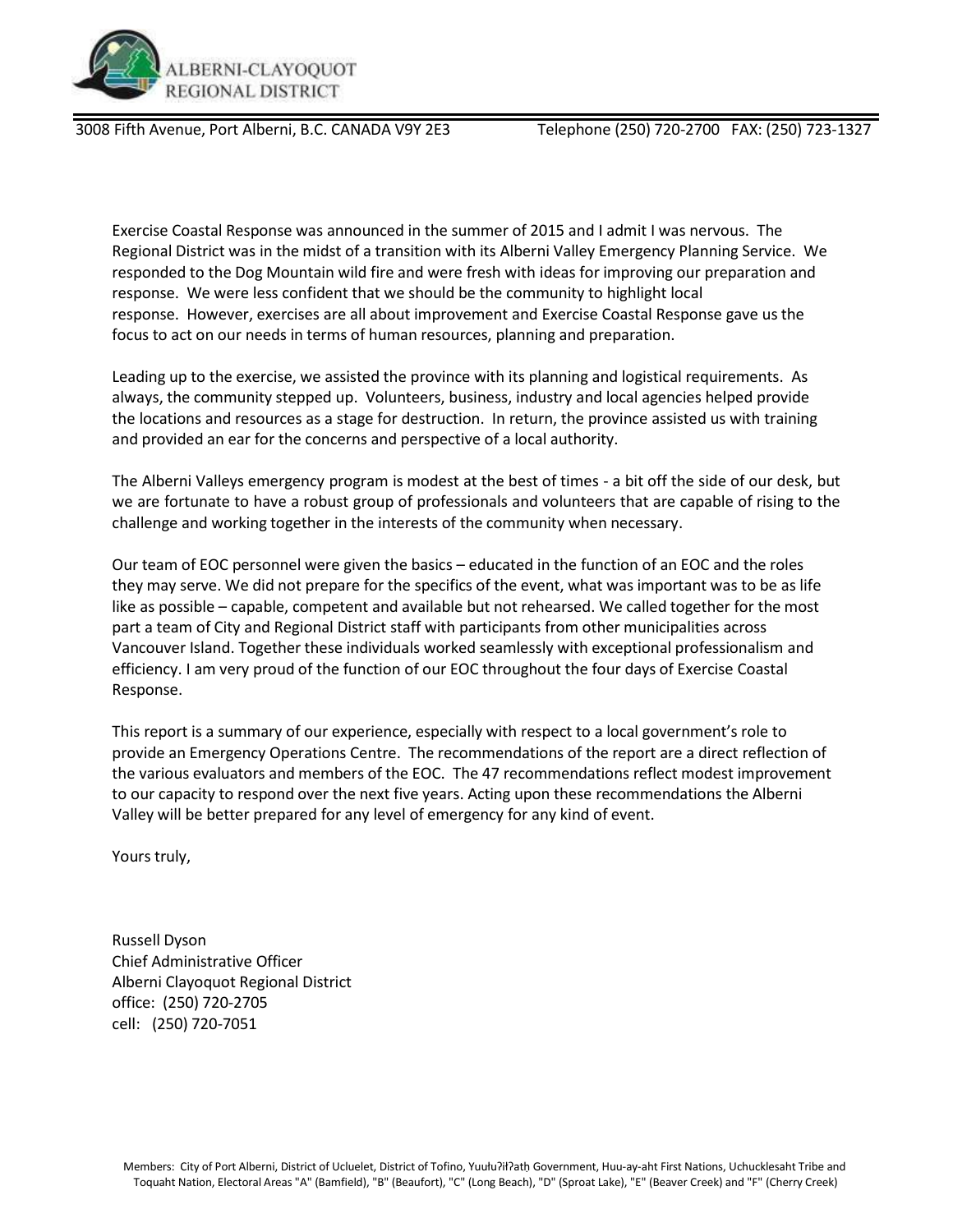| Letter from CAO          |                                                                     | $\overline{2}$ |
|--------------------------|---------------------------------------------------------------------|----------------|
| <b>Table of Contents</b> |                                                                     | 3              |
| <b>Executive Summary</b> |                                                                     | 4              |
| Background               |                                                                     | $5 - 10$       |
|                          | Exercise Coastal Response (ECR)                                     |                |
|                          | Alberni Valley Involvement in ECR                                   |                |
|                          | State of the emergency program: 2014                                |                |
|                          | State of the emergency program: Present                             |                |
|                          | <b>ECR Objectives</b>                                               |                |
| <b>ECR Events</b>        |                                                                     |                |
| <b>Exercise Overview</b> |                                                                     | $11 - 14$      |
| <b>Exercise Feedback</b> |                                                                     | $15 - 17$      |
|                          | Evaluator feedback                                                  |                |
|                          | Participant feedback                                                |                |
|                          | <b>Emergency Social Services (ESS) feedback</b>                     |                |
| Going Forward            |                                                                     | 18-19          |
| Recommendations          |                                                                     | 20-22          |
| Appendices               |                                                                     |                |
| 1.                       | List of ECR personnel and evaluators during ECR                     | 23-27          |
| 2.                       | Proposed new organizational chart: Alberni Valley Emergency Program | 28             |
| 3.                       | List of proposed EOC positions Level 2 & 3 events                   | 29             |
| 4.                       | Recommendations for 5 year plan with timeline and costs             | 30-31          |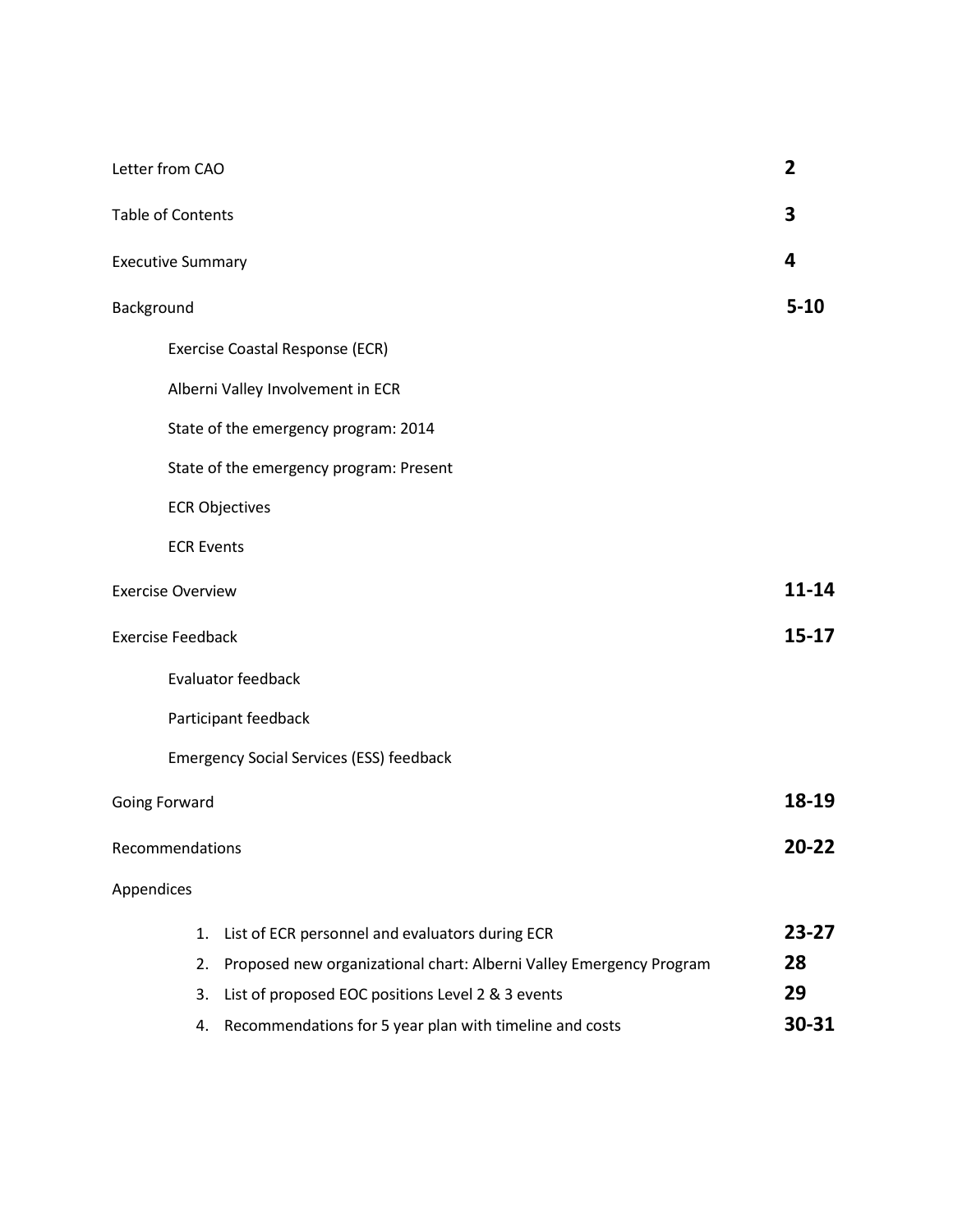#### **I. Executive Summary**

The Alberni Valley hosted Exercise Coastal Response in June 2016. Over the course of four days, 52 agencies and 600 individuals participated in the province's first full-scale earthquake and tsunami exercise. Though the exercise was initially designed to test the province's capacity to respond to a large disaster, it also allowed both the Alberni Clayoquot Regional District and the City of Port Alberni to build internal capacity to provide emergency response, specifically operations of an Emergency Operation Centre.

Between June 7th and 10th 2016, City and Regional District staff, alongside personnel from external agencies, ran an Emergency Operations Centre. The Emergency Operations Centre is activated during Level 2 and 3 emergency responses, and an earthquake and tsunami merited a Level 3 classification. When a major disaster arrives, other organizations are activated as well, including emergency first responders, mass care, communications, and others.

There were obvious successes during the exercise, including the teamwork and adaptability displayed by the staff working in the Emergency Operations Centre. Though the City and Regional District staff teams do not work together often, all personnel who participated in the exercise worked seamlessly and supported one another to accomplish tasks. Other successes include establishing communication between sites, opening multiple reception centres and a group lodging site, and working with the province to support the area's most crucial needs.

Just as the exercise demonstrated the strengths of the local emergency program and participants, it also shone a light on opportunities for improvement in the Alberni Valley Emergency Program. These issues have been addressed in the 47 Recommendations of the report, and have been grouped into the following categories: facilities, equipment, personnel, capacity building, process, and mitigation. One of the most frequently occurring comments from the evaluators was that when a stumbling block was identified during the exercise, the Emergency Operations Centre participants were quick to correct. The Recommendations section offers a number of solutions to make the Alberni Valley Emergency Program stronger and more prepared for any emergency event that the Valley might face.

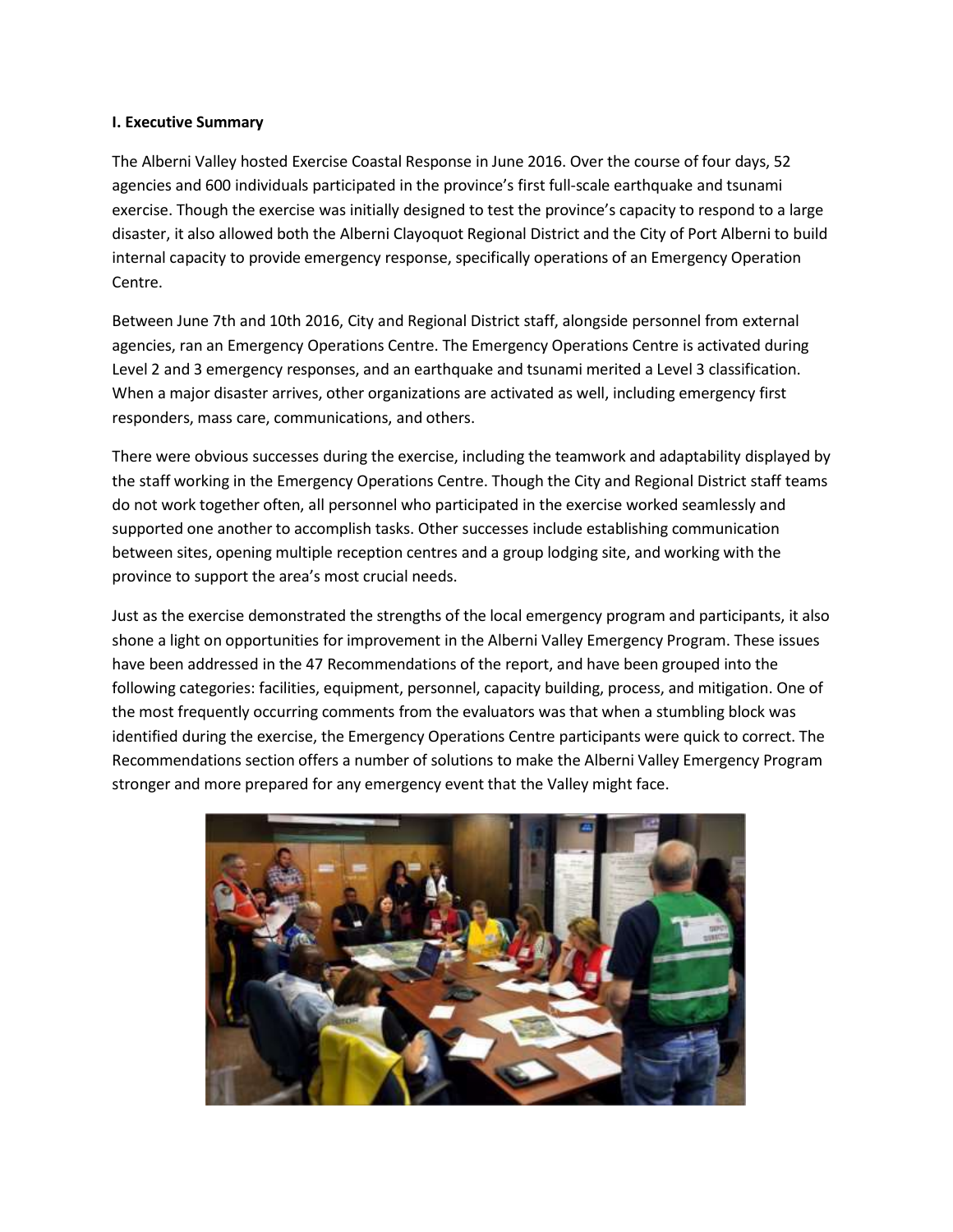#### **II. Background**

#### *Exercise Coastal Response*

Exercise Coastal Response (ECR) was an initiative developed by Emergency Management British Columbia (EMBC) and other partners. The intent of ECR was to test the province's Immediate Response Plan, a document that guides the provincial response to earthquakes. Running from June 7-10, 2016, ECR garnered the participation of 52 agencies and more than 600 individuals.

ECR was based on a magnitude 9.0 earthquake resulting from a rupture of the Cascadia Subduction Zone off the coast of southwestern B.C. In this exercise scenario, strong shaking lasted several minutes in areas of Greater Vancouver, Greater Victoria and central Vancouver Island, causing some destruction in the major urban centres and widespread damage in the Alberni Valley. The earthquake would also generate a tsunami on the west coast of Vancouver Island minutes after the initial shock.

The Alberni Clayoquot Regional District (ACRD) was the lead local agency within the Alberni Valley for the exercise. This was a strong fit, as the exercise also included local First Nations and the communities of Tofino, Ucluelet, and Bamfield.

#### *Choosing the Alberni Valley*

The Alberni Valley was chosen to host ECR because of the following three qualities:

1. The location of the Alberni Valley relative to the Cascadia Subduction Zone.



From EMBC: "Lying mostly offshore, the Cascadia Subduction Zone (CSZ) is an interface between two plates; it is a giant fault— approximately 1,000KM long. The set of tectonic plates to the west are sliding (subducting) beneath the North American Plate. The movement of these plates is neither constant nor smooth: the plates are stuck, and the stress will build up until the fault suddenly breaks. This last happened in January 1700. The result was an earthquake on the order of magnitude 9.0, followed within minutes by a large tsunami—much like the earthquake and tsunami that struck Japan on March 11, 2011.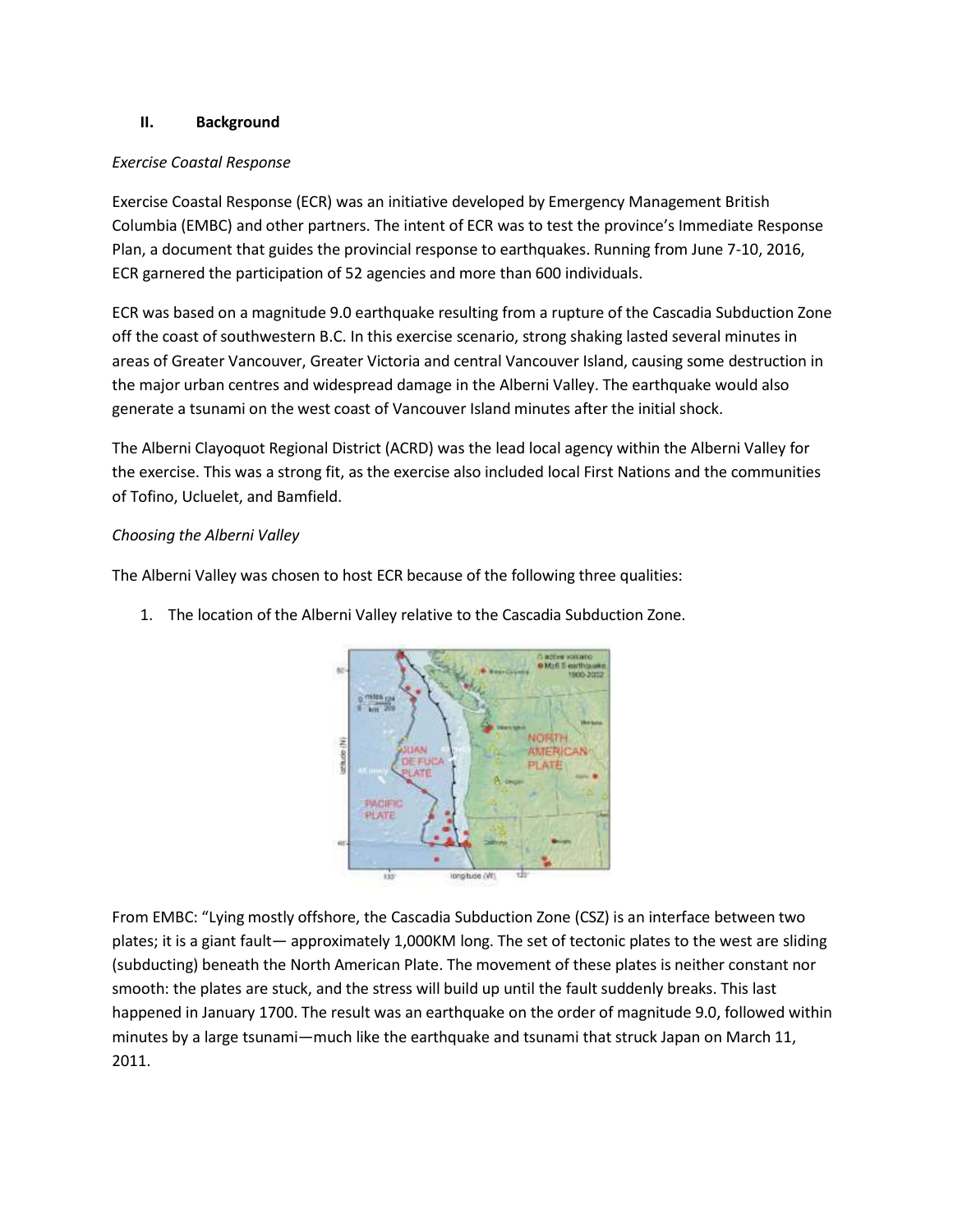The world's largest quakes occur along subduction zones. Dubbed great earthquakes, the magnitude of these events ranges from 8.0 to 9.0+ (the largest on record was a magnitude 9.5 quake off the coast of Chile in 1960). Their characteristics include prolonged ground shaking, large tsunamis, and numerous aftershocks."

2. The Alberni Valley's history of earthquakes and tsunamis, notably the 1964 tsunami.

On March 28, 1964, an earthquake in Alaska triggered a tsunami that ripped through coastal British Columbia, accelerating when it reached the narrow mouth of the Alberni Canal. Throughout the night, the wave struck the Alberni Valley six times, upending cars, lifting homes off their foundations, and destroying properties. Though there were injuries, there were no casualties. This event serves as a reminder of the potential emergencies that we must be prepared for.

3. The willingness of the ACRD and City of Port Alberni to dedicate time and resources to this exercise.

Both the ACRD and the City of Port Alberni (CPA) bought in, understanding the value of this exercise and committing to be strong partners. In a small community, there is a need to pool resources. In this case, staff from the ACRD and CPA worked together in the planning and implementation phases of the exercise.

| Feature                 | Included in Scope                                   |
|-------------------------|-----------------------------------------------------|
| Geographic              | City of Port Alberni<br>$\bullet$                   |
|                         | Electoral Area "B" (Beaufort)<br>$\bullet$          |
|                         | Electoral Area "D" (Sproat Lake)<br>$\bullet$       |
|                         | Electoral Area "E" (Beaver Creek); and<br>$\bullet$ |
|                         | Electoral Area "F" (Cherry Creek)<br>$\bullet$      |
|                         |                                                     |
| <b>Hazard Types</b>     | All Hazards                                         |
| Severity Levels         | All Levels (1, 2, and 3)                            |
| <b>Response Support</b> | Site Response                                       |
| Levels                  | Site Support                                        |

*Scope of the Alberni Valley Emergency Program*

#### *State of Alberni Valley Emergency Program: 2015 and Earlier*

As required by provincial law, all local governments must:

- Have an emergency plan in place for any situation that exceeds the capacity of local first responders
- Maintain an emergency management organization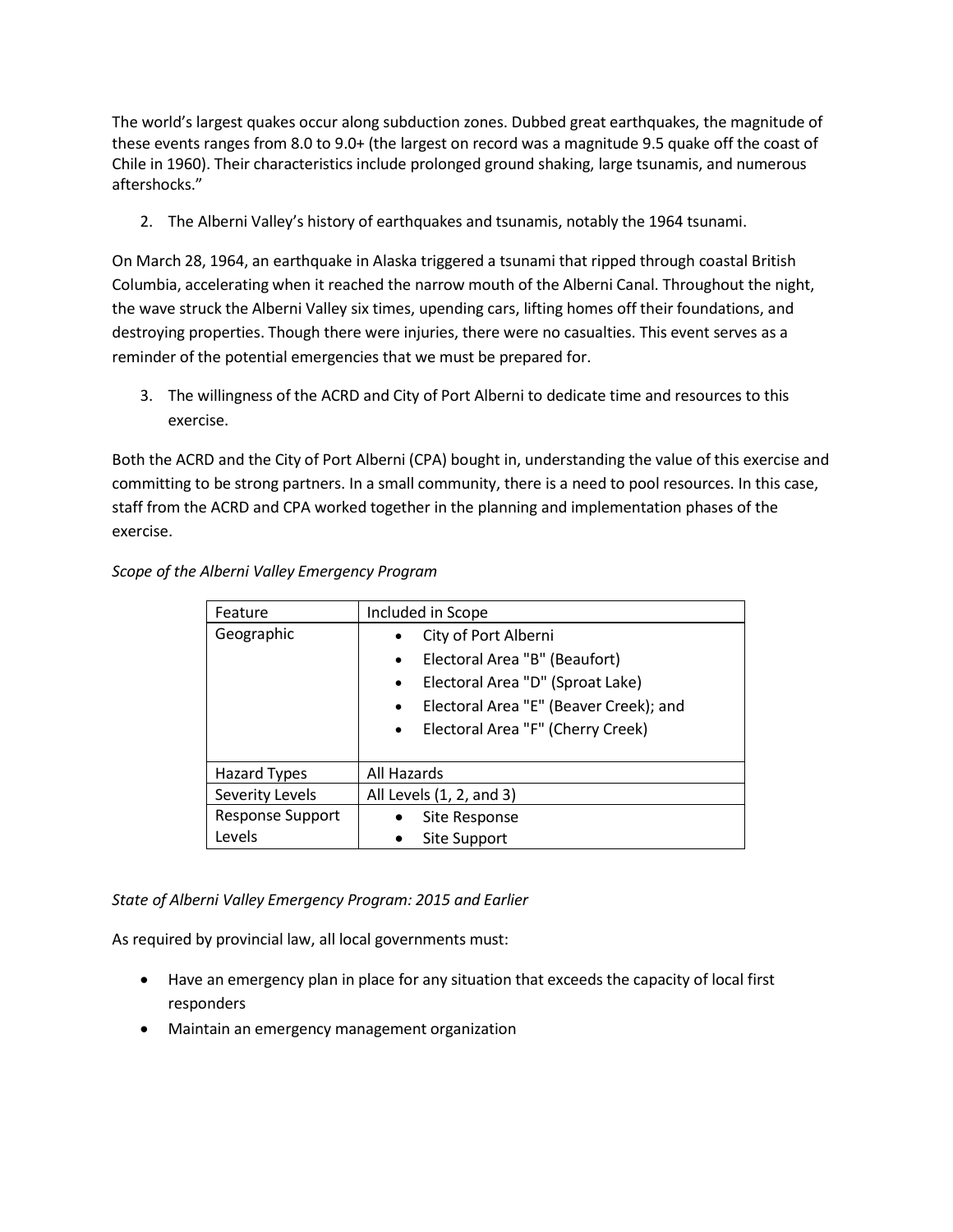Under the British Columbia Emergency Program Act, the ACRD is also responsible for emergency planning for Electoral Area "A" (Bamfield) and Electoral Area "C" (Long Beach). The Districts of Tofino and Ucluelet are responsible for their own emergency planning.

While we often think of emergencies as large-scale events such as earthquakes and tsunamis, there are 3 levels of emergencies recognized by the province.

| Level        | Event/Situation                                                                                                                                                                                                                    | <b>Possible Staffing Requirements</b>                                                                                                                                                |
|--------------|------------------------------------------------------------------------------------------------------------------------------------------------------------------------------------------------------------------------------------|--------------------------------------------------------------------------------------------------------------------------------------------------------------------------------------|
| <b>One</b>   | Small event<br>One site<br>Two or more agencies<br>involved<br>Potential threat of a<br>more serious event                                                                                                                         | <b>EOC Director</b><br><b>Information Officer</b><br>Liaison Officer<br><b>Operations Section</b><br>Chief<br><b>EMBC Notified</b>                                                   |
| Two          | Moderate event<br>$\bullet$<br>Two or more sites<br>Several agencies<br>involved<br>Major scheduled event<br>(e.g. conference or<br>sporting event)<br>Limited evacuations<br>$\bullet$<br>Some resources/support<br>٠<br>required | <b>EOC Director</b><br>$\bullet$<br><b>Information Officer</b><br>Liaison Officer<br>Risk Mgmt Officer<br>Section Chiefs (as<br>required)<br><b>EMBC/PREOC limited</b><br>activation |
| <b>Three</b> | Major event<br>$\bullet$<br>Multiple sites<br>Regional disaster<br>Multiple agencies<br>involved<br><b>Extensive evacuations</b><br>Resources/support<br>required                                                                  | All EOC functions and<br>$\bullet$<br>positions (as required)<br>Policy Group<br><b>PREOC Activation</b>                                                                             |

Emergency Operations Centre (EOC) Activation Levels

*From the Alberni Valley Emergency Plan, page 15*

Locally, the ACRD and CPA have written and enacted bylaws that are compliant with the province's demand for prepared communities. These bylaws include:

- Alberni Clayoquot Regional District's Bylaw No. PS1006: A Bylaw to Establish the Alberni Valley Emergency Plan
- City of Port Alberni Bylaw No. 4836: A Bylaw to Provide for the City of Port Alberni Emergency Plan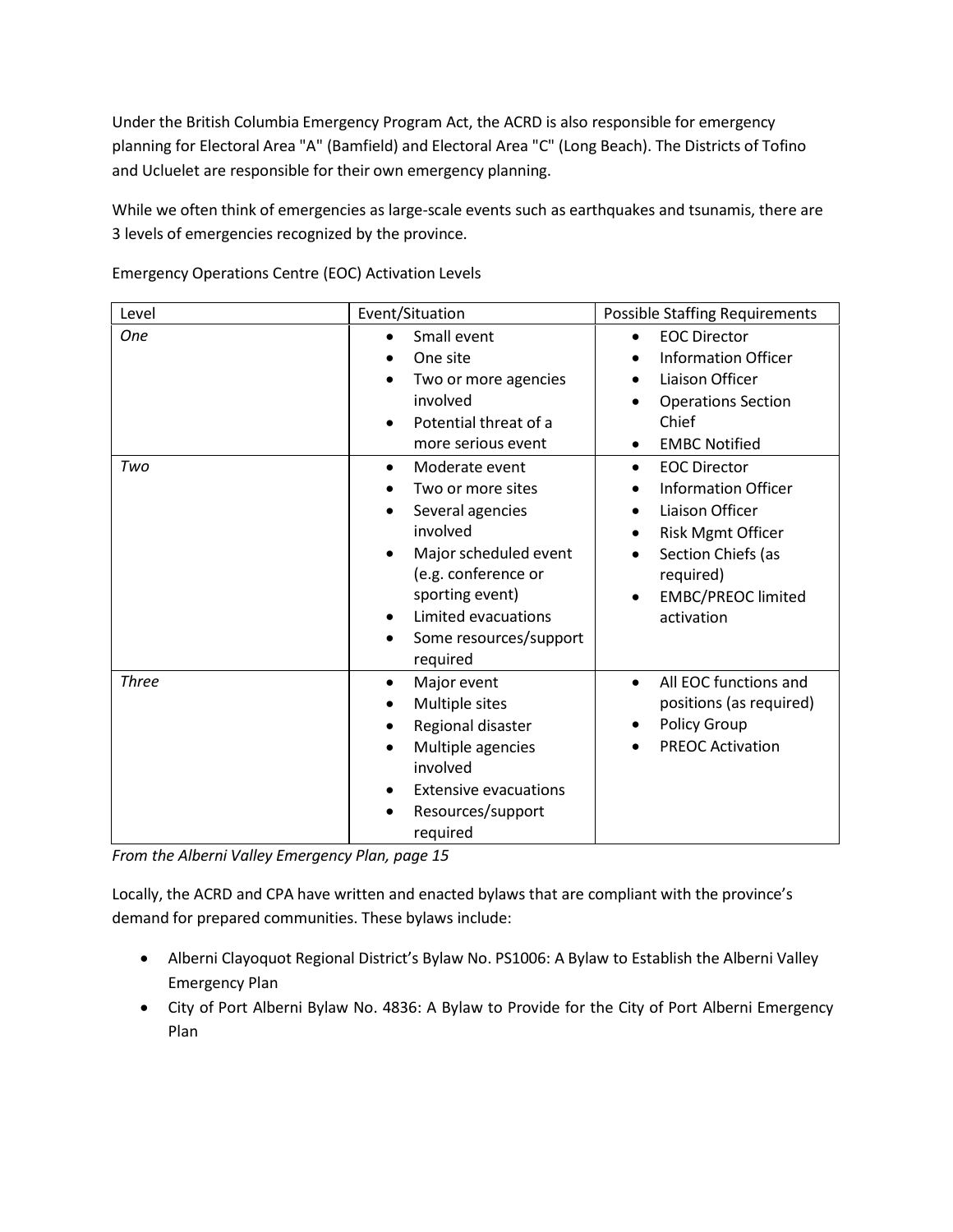The Alberni Valley Emergency Plan was updated in 2014 by Black Shield Preparedness Solutions. This plan assesses a number of natural hazards and provides instruction on responding to emergency situations.

Much like the Emergency Program, the Alberni Valley Emergency Plan is inclusive of the many local governments and elected officials, first responders, emergency volunteers, representatives from industry and the business community, infrastructure and public works, health, education, and more.

In late 2014, the Emergency Program had demonstrated successes in many respects including a completed Community Wildfire Protection Plan, the re-written AV Emergency Plan, and a recently completed door-to-door tsunami education and outreach program in partnership with the Port Alberni Fire Department.

The Emergency Program Coordinator (EPC) role was unfilled between the fall of 2014 and early 2015. Emergency Social Services (ESS) volunteers dwindled in number between 2010 and 2014, and in 2015, there was one volunteer left.

When the current EPC, Dan Holder, was hired in mid-2015, the following tasks were assigned for completion by the end of 2016:

- Re-establish the ESS program, including City of Port Alberni partnership for Reception Centres
- Continue Emergency Planning Committee meetings
- Refresh training initiatives and establish training program
- Establish contact with Emergency Management BC and the Mid Island Emergency Program Coordinators group
- Continue to coordinate and implement community engagement and outreach
- Ready the ACRD and CPA staff and external organizations for ECR
- Organize the EOC for efficiency and easy of use

#### *Objectives for ECR as set by ACRD Directors*

- Provide support for planning and execution of the exercise as the lead local authority
- Demonstrate the Alberni Valley's excellence in hosting
- Engage in a robust EOC throughout the exercise to develop capacity and learn from the experience
- Support the engagement of local first responders in the exercise

#### *Planning and Preparation for ECR*

There were three major focuses in planning and preparation for the Exercise. The first was to support the province with the planning, preparation, logistics and conduct of the exercise. The second was to prepare local participants who would be working in the Emergency Operations Centre and supporting the exercise. The third was to engage the community in both ECR and personal and household preparedness.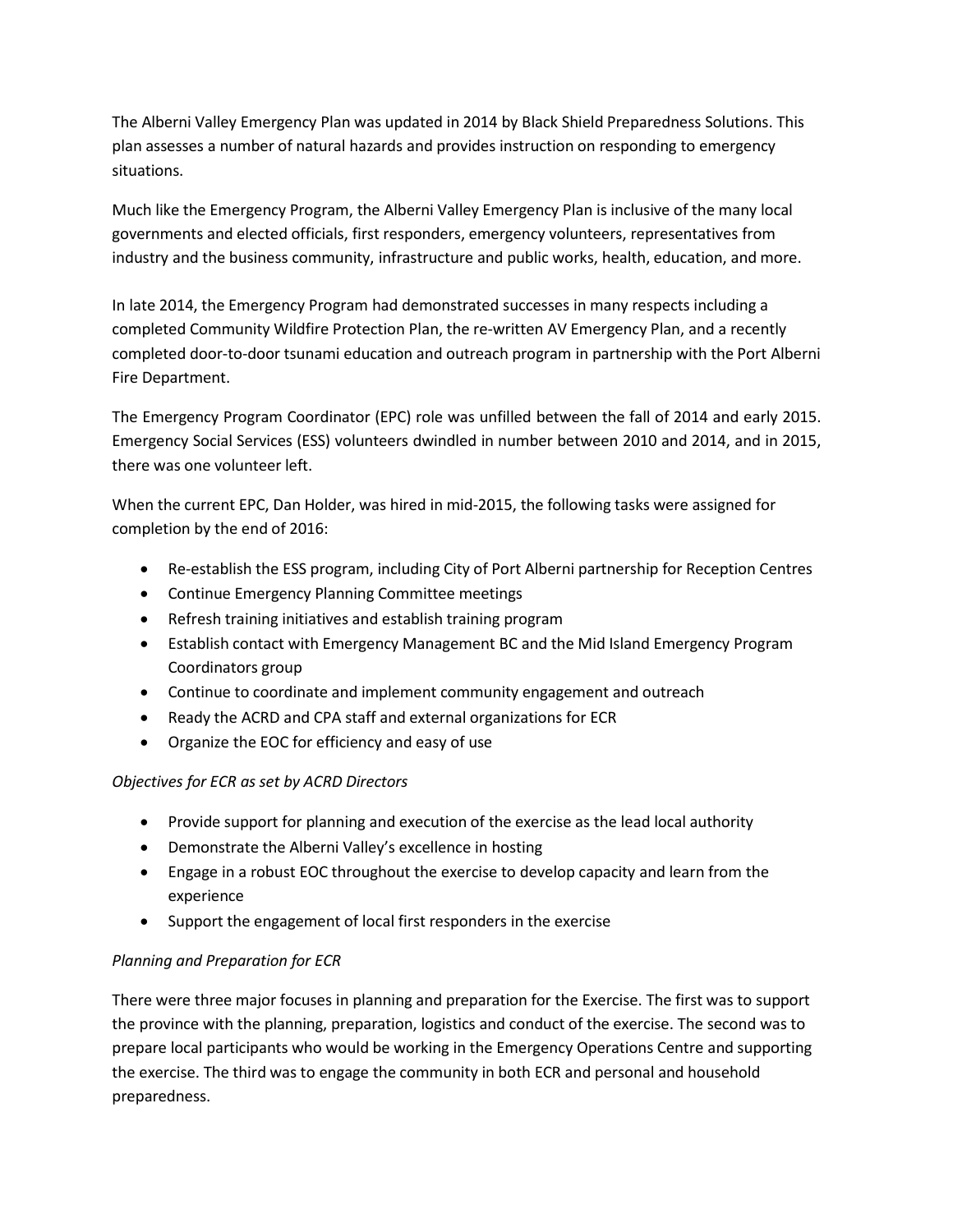Working with the province, various committees were struck. Two large events supported the provincial committees: One planning event took place November 26 and 27, 2015, with nearly 100 attendees representing provincial and local government, government agencies, external partners, and more. The other event was held in Victoria, one month prior to the exercise. This gathering allowed participants to learn more about the exercise and to continue planning. The ACRD and CPA CAOs, EPC, Alberni Valley directors, City councillors, and relevant staff were active participants in all planning processes. As issues arose and troubleshooting was needed, Valley participants took a leading role in problem solving.

To achieve the second goal, the EPC identified training opportunities that were then administered and hosted by the ACRD. These trainings included:

- EOC Essentials, administered by the Justice Institute of British Columbia and attended by 50
- Emergency Communications (Social Media and Traditional Communications), administered by EMBC and attended by 14 ACRD and CPA staff
- Finance training, administered by EMBC and attended by 14 ACRD and CPA staff
- Logistics training, administered by EMC and attended by 10 of ACRD staff
- Section-specific training, developed and administered by EPC and attended by 50 (an average of 10 per section)
- All Red Cross/ ESS training
	- o The Red Cross volunteer team (10 total) attended 2 full days of training delivered by Red Cross trainers
	- o The Mass Care committee sponsored training from the Vancouver Island Mobile Support Team. Over 4 days, 50 community members, ACRD staff, and CPA Parks, Recreation, and Heritage staff were trained in reception centre and group lodging management, registration and referrals, and documentation.
	- o ESS Level 2 and 3 Coordinator Laurie L'heureux provided 6 training sessions for CPA and ACRD staff. Trainings were a mix of tabletops, reception centre set-up, and information sessions.

To engage the community, the following initiatives were undertaken:

- The Red Cross were contracted to develop an ESS Level 1 team. This team of 10 volunteers is trained by the province and by Red Cross to provide immediate and recovery assistance to evacuees of disaster. Many of the volunteers have also been trained to set-up and run Reception Centres and Group Lodgings.
- Monthly stories on emergency preparedness in the AV News, including stories on personal preparedness, tsunami week, and the ESS program; May 26 newspaper wrap in conjunction with Shake Zone.
- Monthly stories on Shaw TV, including tsunami week, earthquake preparedness, and building a grab-and-go bag.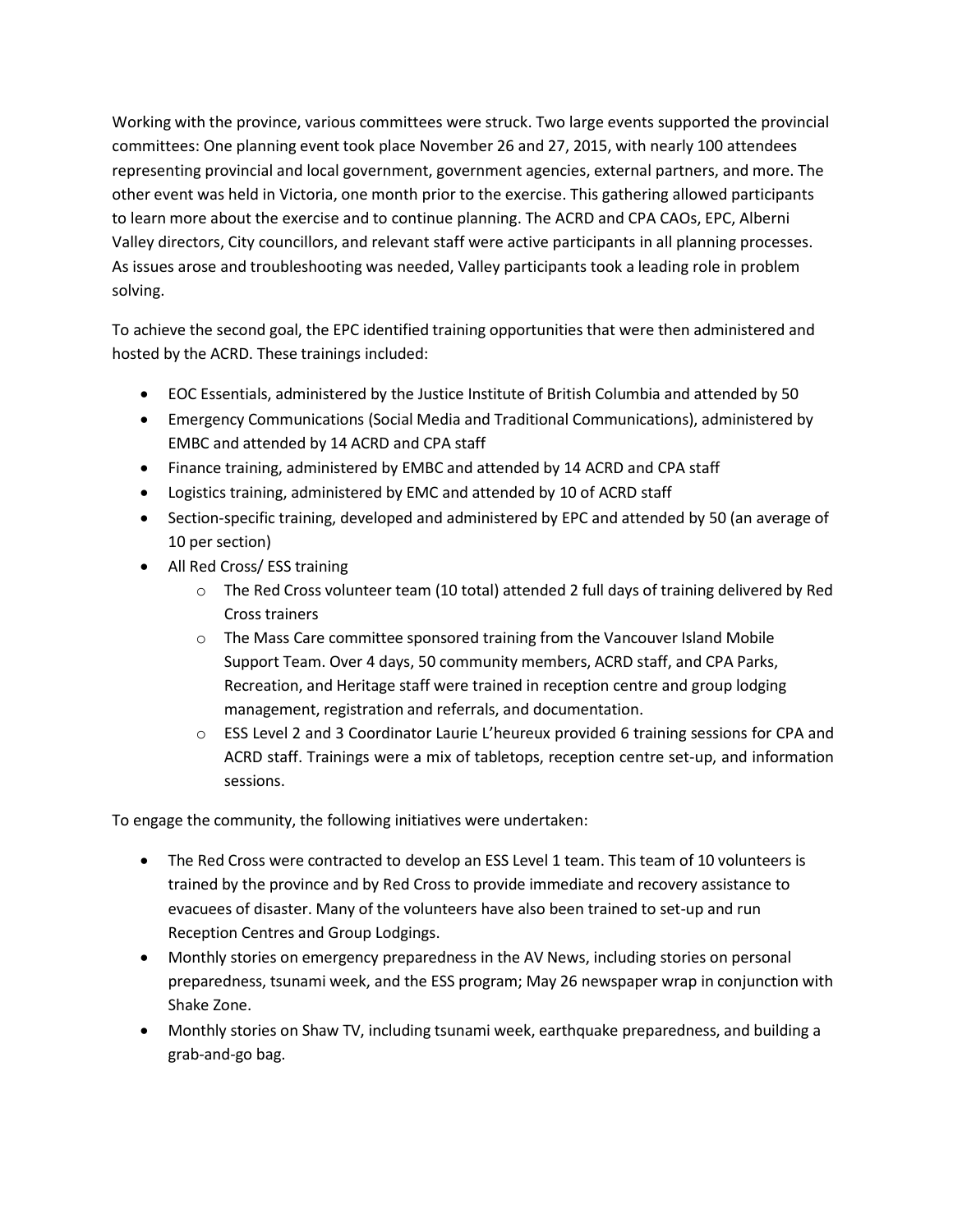- AV Bulldogs game, Feb 27: Celebration of first responders (100 tickets given free to first responders); celebration of dedicated ESS volunteer Suzy van Herwaarden; entries for generator contest.
- Mayor's emergency kit, January May: At biweekly regular council meetings, Mayor Ruttan added an item to his Grab and Go bag. This was documented on the council meeting livestream, on social media, and by the AV News.
- 93.3 The Peak radio contest: 20 hand crank radios were given out by the Peak in late May and early June. Listeners waited for a cue to call and then had to answer an emergency preparedness trivia question to win a radio.
- Exercise Coastal Response Public Information Session: Roughly 50 people attended this event held at the Capitol Theatre on May 17. Local politicians, a seismologist, and exercise coordinators spoke about the importance of being prepared, and this was used as an opportunity to recruit volunteers.
- Shake Zone: On May 31, the public were invited to experience a ride on the Shake Zone, an 8.0 magnitude earthquake simulator. Nearly 800 Alberni Valley residents came to try the simulator, and our event was the best attended on Vancouver Island. In addition to the Shake Zone, local first responders were in attendance with their vehicles, personnel, and information for the public.
- ECR Opening Reception: On June 6, an opening reception was held at Echo Centre. Food and drinks, speeches, and an Alberni Valley Museum presentation on the 1964 tsunami were enjoyed by all.

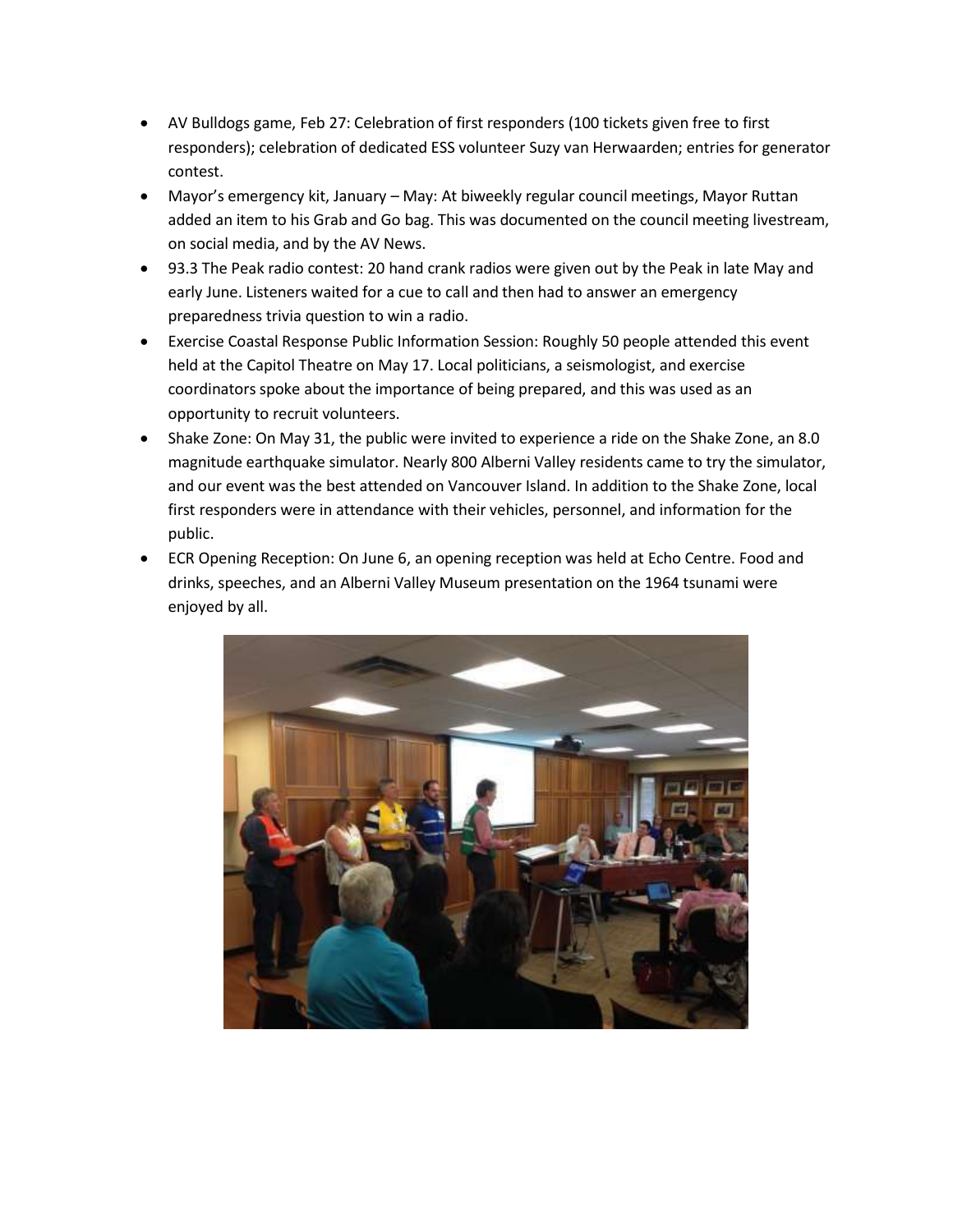#### **III. Exercise Overview – Local EOC perspective**

#### *Overview of Each Day\**

June 7: The exercise began at 7:45am with a 9.0 magnitude earthquake and an ensuing tsunami, 20 minutes later. A declaration of emergency was issued. The EOC was modestly staffed with 12 personnel, while another 6 undertook a rapid damage assessment of critical infrastructure, including the ACRD, City Hall, the RCMP station, and fire halls. Arrowsmith Amateur Radio Club was also on site, facilitating communications with the province and field sites, as all phone lines and Internet were down.

Additional personnel arrived after lunch, and continued the work that the morning crew began: trying to determine the extent of the event. This was required for the situation report to the province and to begin setting priorities. ESS facilities were opened. Logistics processed many requests, but constantly had to figure out how to get materials to the Valley in the wake of widespread damage to our roads.



End of day estimates: 3000 homeless, 200 injured, 200 hospitalized, 26 dead

June 8: The EOC was fully staffed, with nearly 50 personnel divided between the morning and afternoon shifts.

An evacuation order was issued for the entire inundation zone. Fortis and Hydro were shut off. Regular communications were sent to 93.3 The Peak, who were able to broadcast announcements to the public. The mobile medical unit was requested. More rapid damage assessments were undertaken, focusing again on key infrastructure and public buildings.

At 13:30, Highway 4 opened to single lane traffic east of Port Alberni. The road south to Bamfield also opened. As the day went on, the phone lines came back (voice only, no data or email), and the internet was restored as well. We began emailing with the province and with external agencies. 5.2 magnitude aftershock reported at 19:00; no damage reported.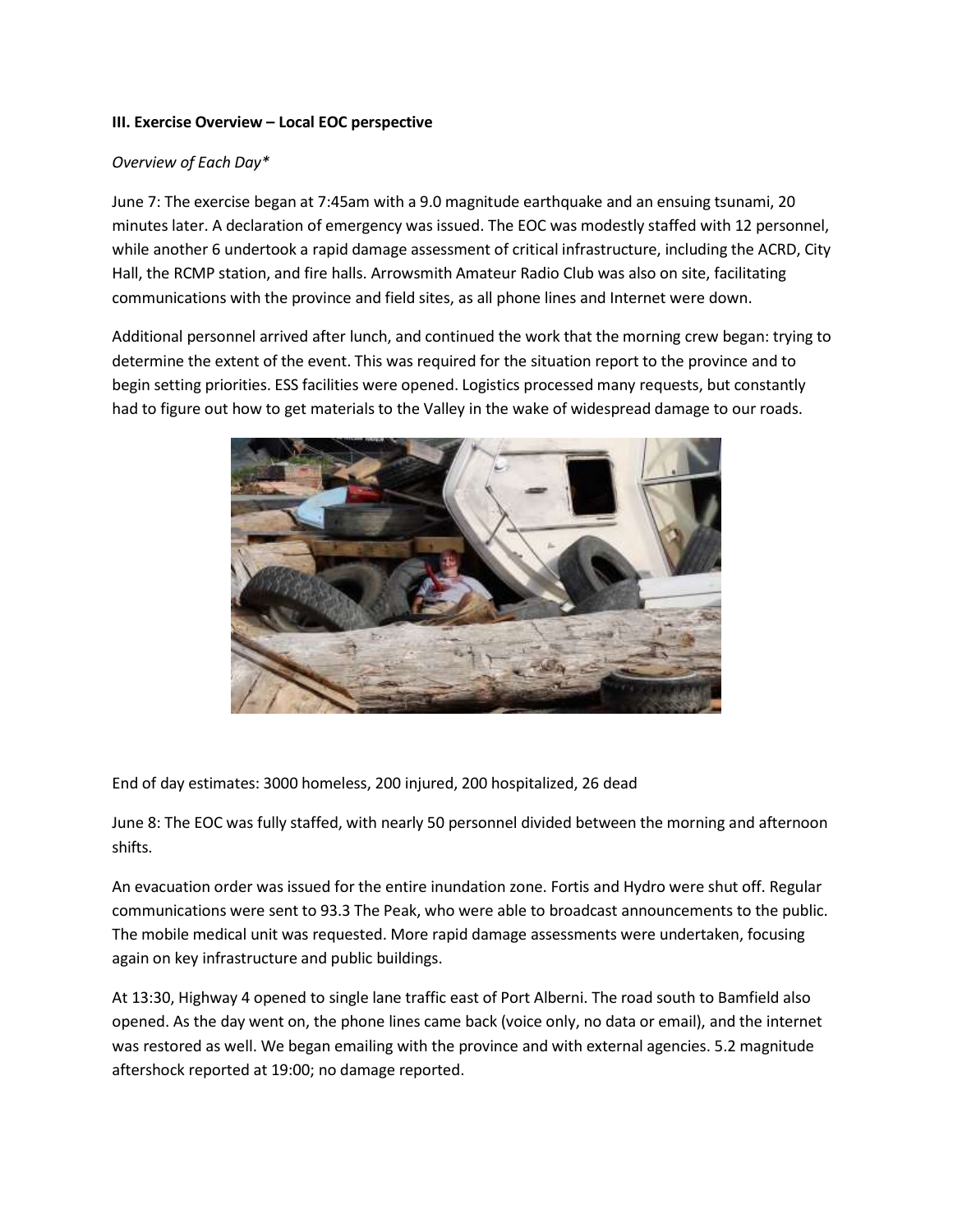The policy group (ACRD Board of Directors) held a mock emergency board meeting, where they received situational updates, discussed bylaw, finances, and decision making as it related to the exercise. They toured the EOC and activities in the field and a group was provided with a fly over to view infrastructure and the tsunami zone.



End of day estimates: 3000 evacuated, unknown number injured, 200 hospitalized, 119 dead.

June 9: Logistics processes many requests from Operations. Finance tracked these requests. Logistics and Operations worked together to determine that the Coombs Rodeo Grounds would be a staging area for all materials arriving from the eastern side of the Island and the mainland. From there, materials would be brought to a closer staging ground at the SD#70 works yard on Maebelle Road.

Reception Centres were opened at Echo Centre, Tseshaht Market, and the Multiplex. 2712 were registered at ESS facilities.

An aftershock of 6.2 magnitude occurred at 13:25. Later, 2 SAR volunteers died, a firetruck was crushed, and the Victoria Quay Bridge collapsed over Roger Bridge.

Various officials, provincial government staff and Minister Yamamoto were toured through the live exercise, visiting the inundation zone, the HUSAR camp, mass care sites, the EOC, and other relevant sites.

End of day estimates: 3000 evacuated, 8000 injured, 2000 missing, 400 dead, 400 hospitalized.

June 10: A seismologist assessment of the inundation area resulted in the tsunami watch being lifted. Long Beach Airport became operational. Highway 4 East was opened.

Exercise ended 11:00.

\*A list of all personnel in the EOC during the event, including evaluators is attached as an appendix 1.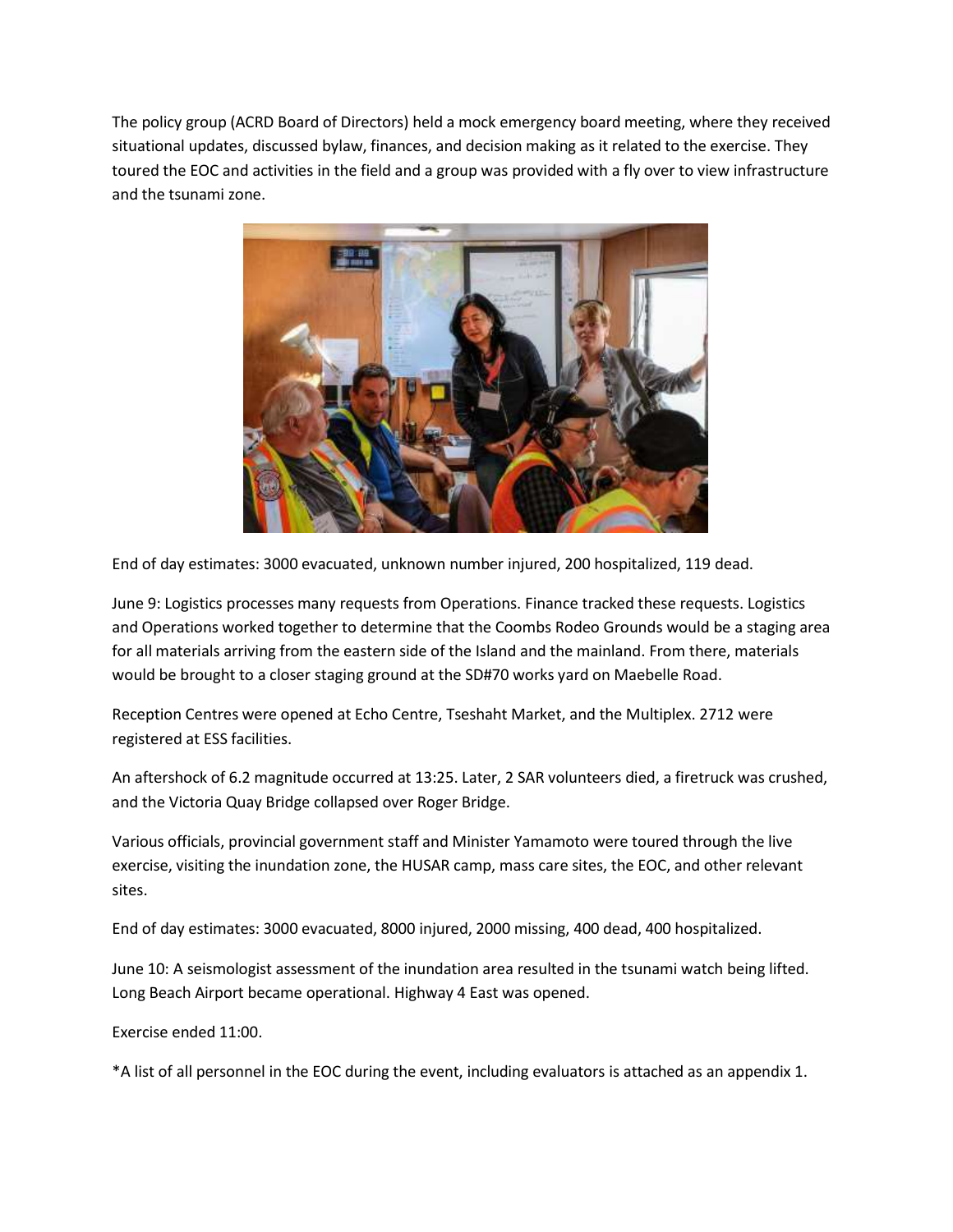#### *Exercise Functions*

- Communications: Amateur radio associations from the Alberni and Cowichan Valleys and Oceanside participated in the exercise, with the Arrowsmith Amateur Radio Club stationed at the EOC, and the Cowichan Valley and Oceanside clubs at the various mass care sites. Messages were transmitted between exercise sites, to the provincial government, and to relevant external agencies (RCMP, for example). This committee also liaised with communications providers, Industry Canada, and relevant provincial ministries.
- Logistics: Logistics committee work was focused on transporting goods and services to the effected area. This group was comprised of ACRD staff and various transportation and public safety ministries.
- Mass Care: Reception Centres and Group Lodging sites would be utilized in a real scenario, so these were exercised as well. Led by the Emergency Social Services Specialists at EMBC, a number of partners including the ACRD, CPA, Ministry of Child and Family Development, USMA Family and Child Services, First Nations communities, and School District #70 planned and developed mass care sites, personnel, and participants.
- Medical Care: Medical Care was largely beyond the scope of the local authority, and involved the coordination of public health, emergency health services, and the provincial health authority. BC Coroner was also engaged in this function.
- Operations: Representatives from the Operations section met frequently in the lead-up to the Exercise. These participants represented fire departments, police, ambulance, ESS, Search and Rescue, public works, and more. Local participants liaised with provincial counterparts, including HUSAR Task Force 1. During the exercise, Operations personnel participated in both the EOC and out in the field.
- Public Information: Led by the EMBC communications team, this function examined the role of public information both locally, in the area devastated by an emergency, and provincially and nationally. This included preparing for civilian briefings, news media, and public safety bulletins.

#### *ECR: Extent of Damage*

During the Exercise, there was extensive damage to local infrastructure, public and private buildings, roadways, bridges, and more. Nearly one-third of Alberni Valley residents were injured, and 3000 were evacuated from their homes, either due to being in the inundation zone or damage from the earthquake. Many residents were missing, and 400 died. An additional 400 were hospitalized. Due to demand and possible damage, health services would only provide medical help to those most in need and most likely to recover.

Rural communities including Sproat Lake were completely cut off due to a downed bridge, and communication to other areas in the Alberni Clayoquot Regional District (namely Bamfield, Tofino, and Ucluelet) was severed during the first days of the event.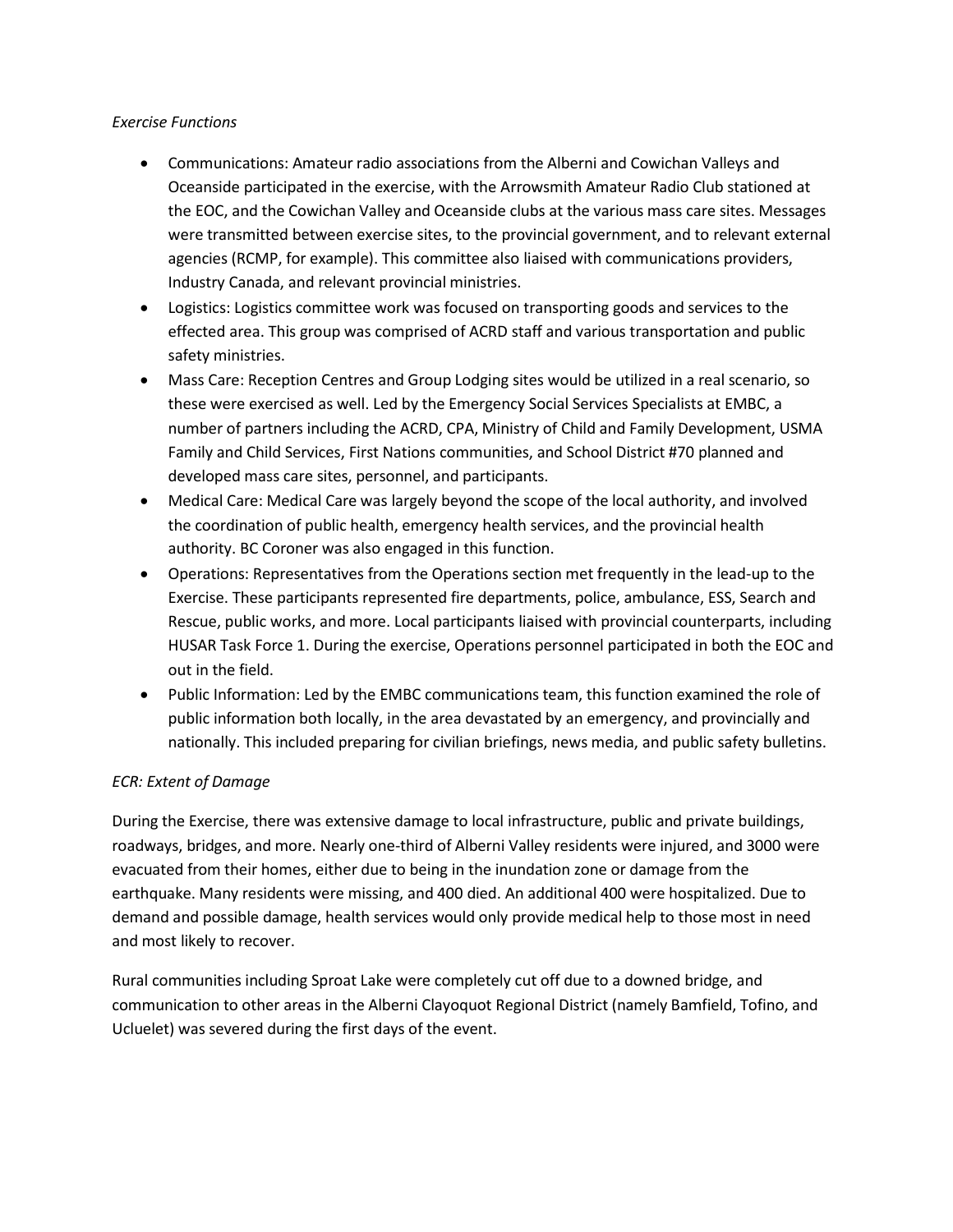Due to the large geographic area covered by the Alberni Clayoquot Regional District, some staff and elected officials would likely be unable to access the ACRD offices and may be unable to participate in the EOC or Policy Group meetings.

#### *New Tools*

Truvian Labs Inc.: Truvian's map-centric approach to data management helps municipalities create, visualize, and record data in the simplest way possible. With Truvian, staff can self-serve detailed information that would typically require a multi-day request from a specialized technician.

During ECR, Truvian was present at the EOC and demonstrated how their mapping software could be used for modelling and predicting damage after an emergency event. Truvian technologies allows users to record data in the field using low-bandwidth, streamlined forms that can be created and customized for each event. Locations, GPS coordinates, photos, files, and links can be added to each input asset for monitoring, inspections, and maintenance.

Tsunami Models: Ocean Networks Canada's preliminary tsunami models for Barkley Sound and the City of Port Alberni were integrated into ECR. Tania Lado Insua, Ocean Analytics Program Manager was on site in the EOC to share the information.

These preliminary models provide time of arrival, wave height and inundation maps that are crucial tools for tsunami preparedness. These models, together with ONC's observatories sensors and the new warning system under development will detect and forecast tsunamis for coastal and First Nations communities in British Columbia.

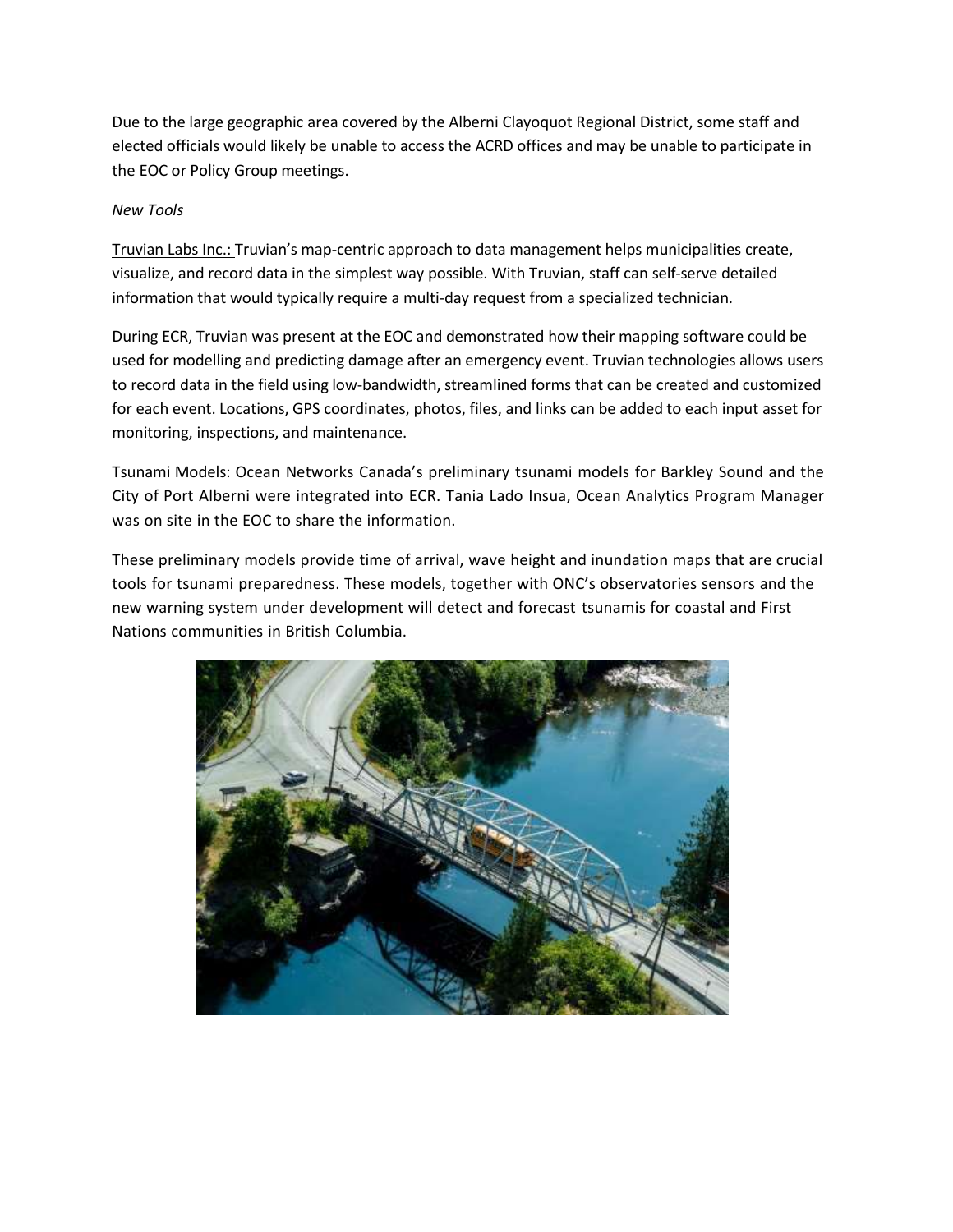#### **IV. Feedback**

#### *Evaluator Feedback*

Evaluators\* were recruited for all sites during the Exercise, though the feedback below is specific to the EOC. Many evaluators were Emergency Program Coordinators from other Vancouver Island communities, though a few evaluators were Alberni Valley locals.



Evaluators provided feedback in two ways: rough notes and observances captured during their shifts in the EOC, and through a thorough template provided to them by EMBC.

Overall, the evaluators were in agreement that EOC personnel performed well during ECR. Many evaluators, though EPCs, had never been in an active EOC and believed that their experience was as worthwhile for them as it was for the Alberni Valley.

One of the most common pieces of feedback was that the ACRD and CPA staff worked well together and were quick to problem solve. On Day 1, communications problems were addressed. On day 2, the EOC personnel realized that there were problems with the form structure. In both instances, the EOC staff were quick to comprehend that there were problems and quick to create solutions to these problems. Individuals, sections, and the larger group were all commended for their get-it-done attitude to problem solving and innovative thinking.

"As the week progressed and people returned for second shifts, there was better integration between sections – the different coloured vests were mixing at the various sections. People were getting out of their seats to share and/or gain information." – Bettina Falloon, Program Manager, Justice Institute of British Columbia

"3 strengths of the ACRD EOC: Smart people, good problem solvers; good collaboration and adaptation; top-down communication. 3 areas for improvement: Get clear on your objectives and stay focused on them; trust your intuition; document and train to your processes." – Kirsten Jasper, Manager – Operational Readiness, City of Vancouver

\*A list of evaluators is attached as in appendix 1.

Just as there was frequency in highlighting what was done well, a common weak point emerged. Most evaluators reported that an area of improvement is priority setting and reporting. Given the nature of this exercise, there were many issues to be dealt with. However, the evaluators felt that we could learn more about deciding which of those issues are imperative and which are secondary.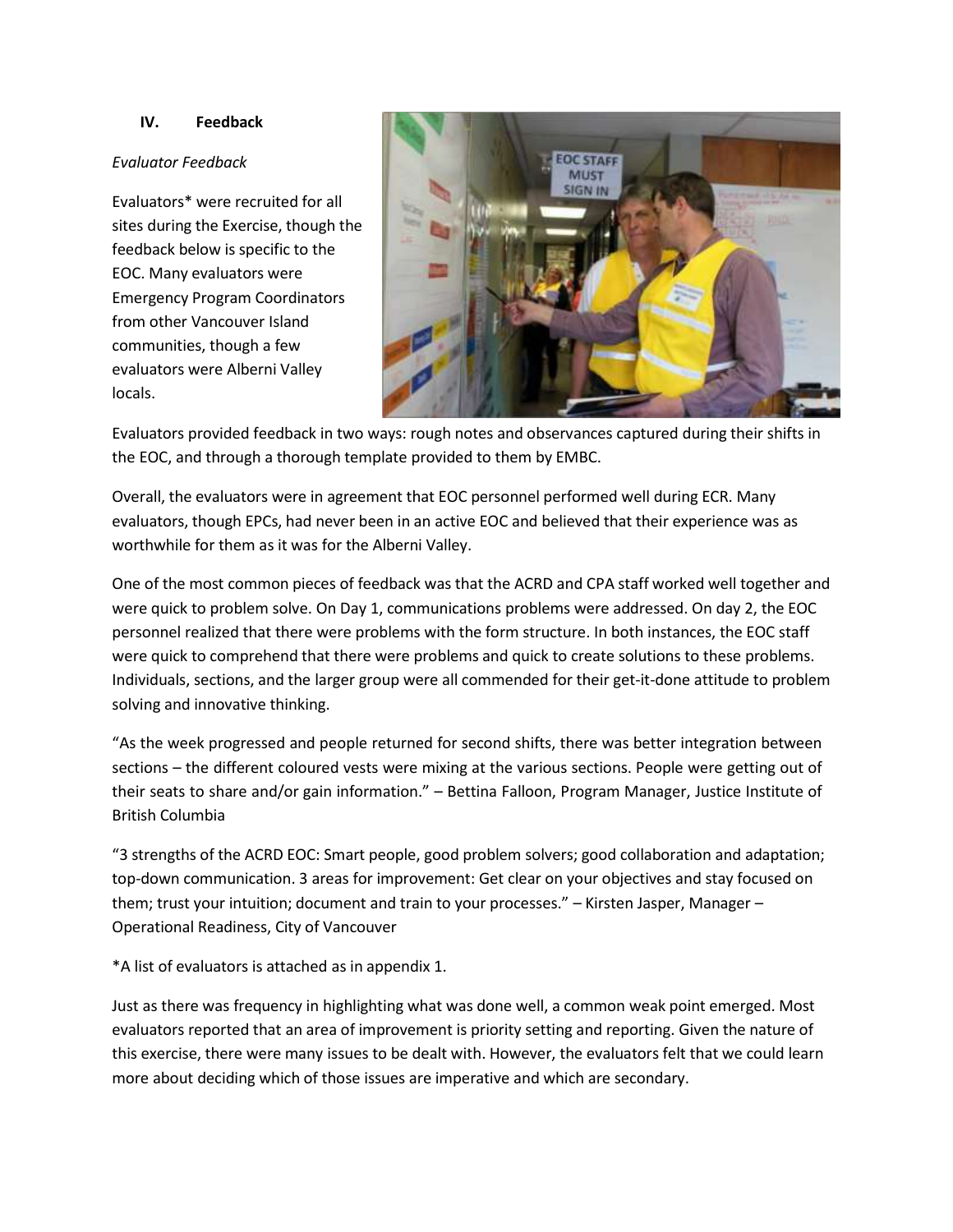

#### *Personnel Feedback*

At the end of each shift, EOC personnel were asked to respond to a short survey, listing what went well and what needed improvement.

Overwhelmingly, EOC staff listed "teamwork" as the best facet of their shift. Second to that was problem solving and continuous improvement. Though the EOC personnel were faced with significant issues each day, they recognized that they could work together to solve them. Other strengths as highlighted by EOC personnel include section to section communication, interagency collaboration, and the training that they had received beforehand that prepared them for the exercise.

When asked what needed improvement, the vast majority of respondents said paperwork. This encompasses internal paper flow, standardizing and tracking resource requests, filing and documenting, and knowing which forms should be used. Other areas of improvement included setting priorities, more visual aids, and staffing.

Finally, EOC participants were asked to provide feedback about the physical space. Most respondents replied that the space was far too small. At peak, the EOC had nearly 50 people in it and the small, tight hallways and enclosed spaces made it difficult to move freely in the space. There is also some concern that, in the event of an emergency, the ACRD EOC may sustain damage. Many EOC personnel expressed a desire to have a known back-up location, and continuity plans for the emergency program.

#### *Emergency Social Services*

Emergency Social Services (ESS) is a provincially-coordinated program that assists those impacted by a disaster. Generally, ESS volunteers facilitate access to lodging, food, gas/transportation, and miscellaneous items (i.e. clothing, medication, hygiene products) for evacuees.

In the event of a large-scale disaster, ESS volunteers open Reception Centres (RC) and Group Lodgings (GL). Reception Centres serve as check-in points for those who have been evacuated. Anyone who comes to an RC is registered and assessed for referral needs. Group Lodgings is established for evacuees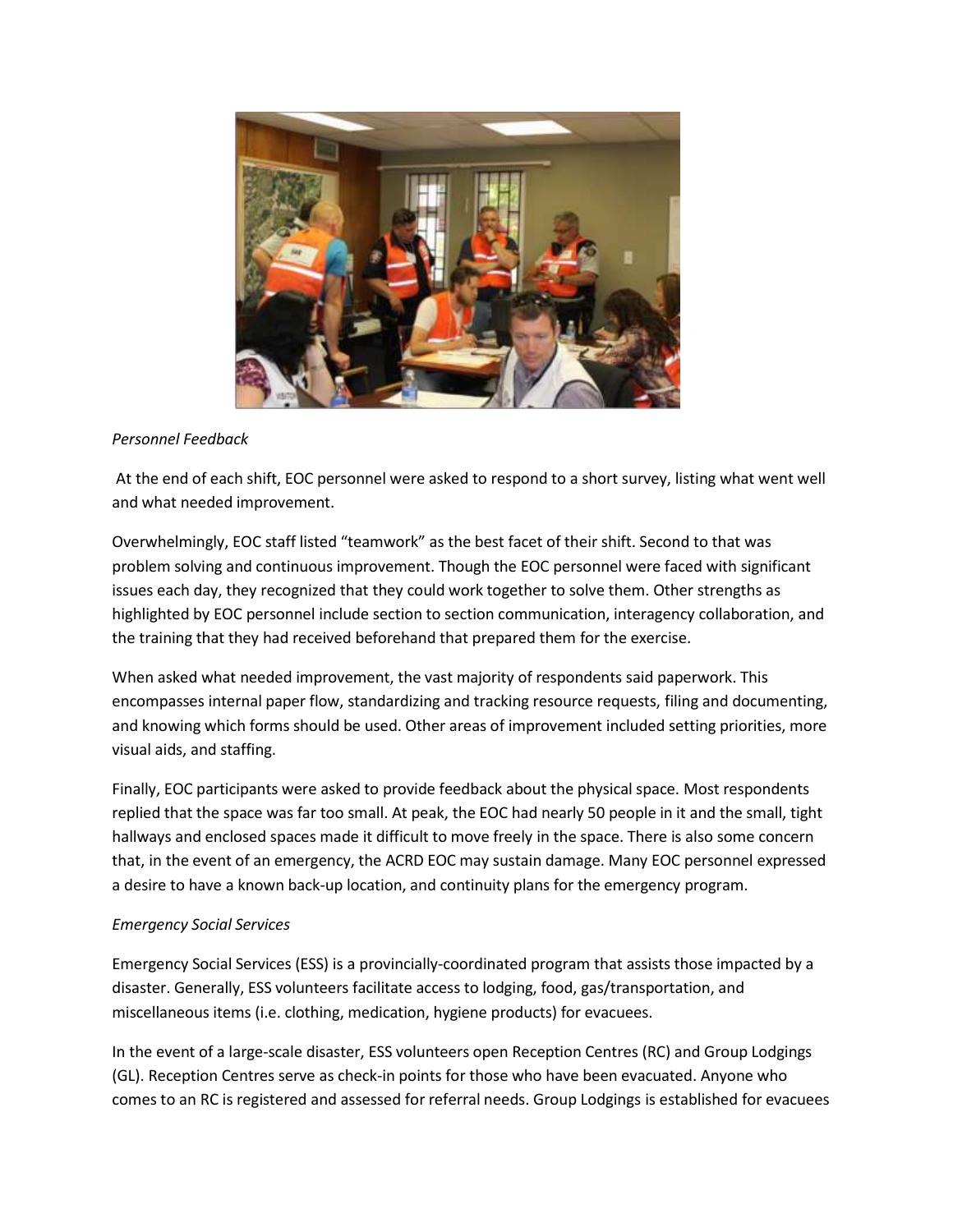requiring shelter. In the event that hotels are full and/or evacuees do not have family or friends to stay with, simple cots are arranged in public buildings designated to house evacuees.

During ECR, many ESS volunteers were engaged, including:

- ACRD and CPA staff, under the direction of Laurie L'Heureux, operated an RC at Echo Centre. Laurie and staff also offered support at the Tseshaht RC.
- Mid-Island ESS volunteers, under the direction of Aaron Dawson, operated an RC at the Multiplex. These volunteers came from surrounding Island communities and lent their expertise.
- Tseshaht staff and citizens, under the direction of Lisa Gallic, operated an RC at Tseshaht Market.
- Red Cross volunteers from across the province, under the direction of Elysia Dempsey, operated a GL at the Athletic Hall.

Volunteers came from a variety of backgrounds. Some had been trained specifically for ECR, while others have been volunteers for years but may not have worked in an active RC or GL, and still others have on the ground experience in large disasters. Because of this, feedback was quite varied.

Participants noted that set-up was done well across all sites. Though many participants were new to ESS, there was enthusiasm and a strong sense of teamwork noted at all RCs and GLs.

Fresh ESS volunteers also allowed for an opportunity to revisit existing ESS processes and provide feedback about the experience. They covered many topics, including forms, communication, and information sharing. Below are some of the specific comments:

- *"Information board – messy writing, blackboard hard to see, whiteboard would be better" – Athletic Hall volunteer*
- "Clearer communication between departments" Tseshaht volunteer
- *"Lots of confusion around filling out forms properly" – Echo volunteer*
- "More information and briefing required before the doors open; better debriefing" Athletic Hall volunteer

Note: Full feedback summaries from evaluators, EOC personnel, and ESS volunteers are available.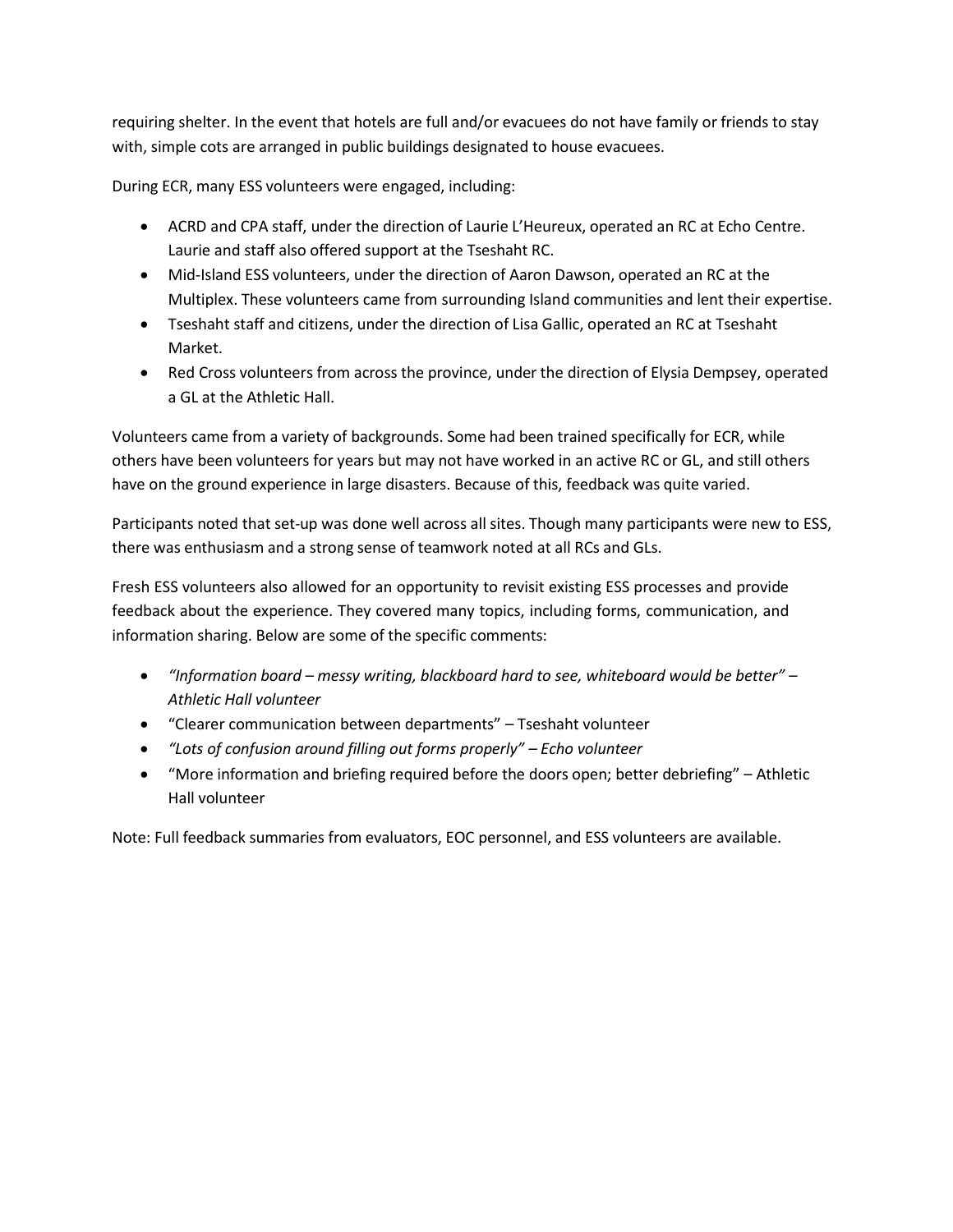#### **V. Going Forward**

The Emergency Program was stretched and challenged in the lead-up to Exercise Coastal Response. As ECR was the first exercise of it's kind in the province, the Emergency Program was integrated into planning and coordination early in the process. The EPC participated in many working groups, provided many staff training opportunities and hands-on experience, and liaised with various government bodies and external service providers. However, the benefits of participating in the Exercise far outweigh the costs. Not only did ECR build the capacity of the Alberni Valley Emergency Program, it was also instrumental in determining where the program's focus should be. With that in mind, mission and vision statements have been developed for the program.

#### *Mission*: To develop a disaster resilient Alberni Valley

*Vision*: The goal of the Alberni Valley Emergency Program is to educate residents, visitors, businesses and industries, non-profit organizations, and local governments about their ongoing role in preparing for emergencies through education, community outreach, and training, thereby increasing community capacity. Through creating an increased emphasis on disaster preparedness and resilience, the Alberni Valley Emergency Program will reinforce interagency communications and cooperation throughout the area. By fostering a community culture of preparedness and partnership, the Alberni Valley will work together, with neighbours helping neighbours, when a disaster strikes. This approach combines a conservative program budget with a disciplined plan, and draws on the strengths of the personnel involved to ensure that building resilience is affordable, reasonable, and intelligently accomplished.

#### *Pillars*

The following are pillars of the Alberni Valley Emergency Program, and serve as the basis for recommendations for time and budget: Facilities, Equipment, Personnel, Capacity Building, Process, and Mitigation.

#### How do we get there?

The recommendations that follow are meant to address each of the six pillars. Critical to realizing the vision for emergency preparedness and response in the Alberni Valley is having the appropriate organizational structure with proper engagement at all levels.

#### Changes to the organizational structure of Emergency Planning in the Alberni Valley

In the past, a part time emergency coordinator contracted by the ACRD has worked under a Planning Group that has included representation from politicians and various emergency responders, businesses and industry in the Valley. This group has been very good for coordination and information sharing but not all have the same interest and investment in the ACRD program and responsibilities. The politicians have not met independently to contemplate their role, the allocation of resources and the sharing cooperation required between the City and Regional District in a major event. It is proposed that a policy group be created to provide budget, policy advice and training for the political responsibility of the program. The liaison group will continue to meet to share information and coordinated efforts and new groups will be established within the organization of the Emergency Operation personnel to support and assist the coordinator in the preparation, planning and delivery of the Alberni Valley emergency program. The proposed organization is outlined in Appendix 2.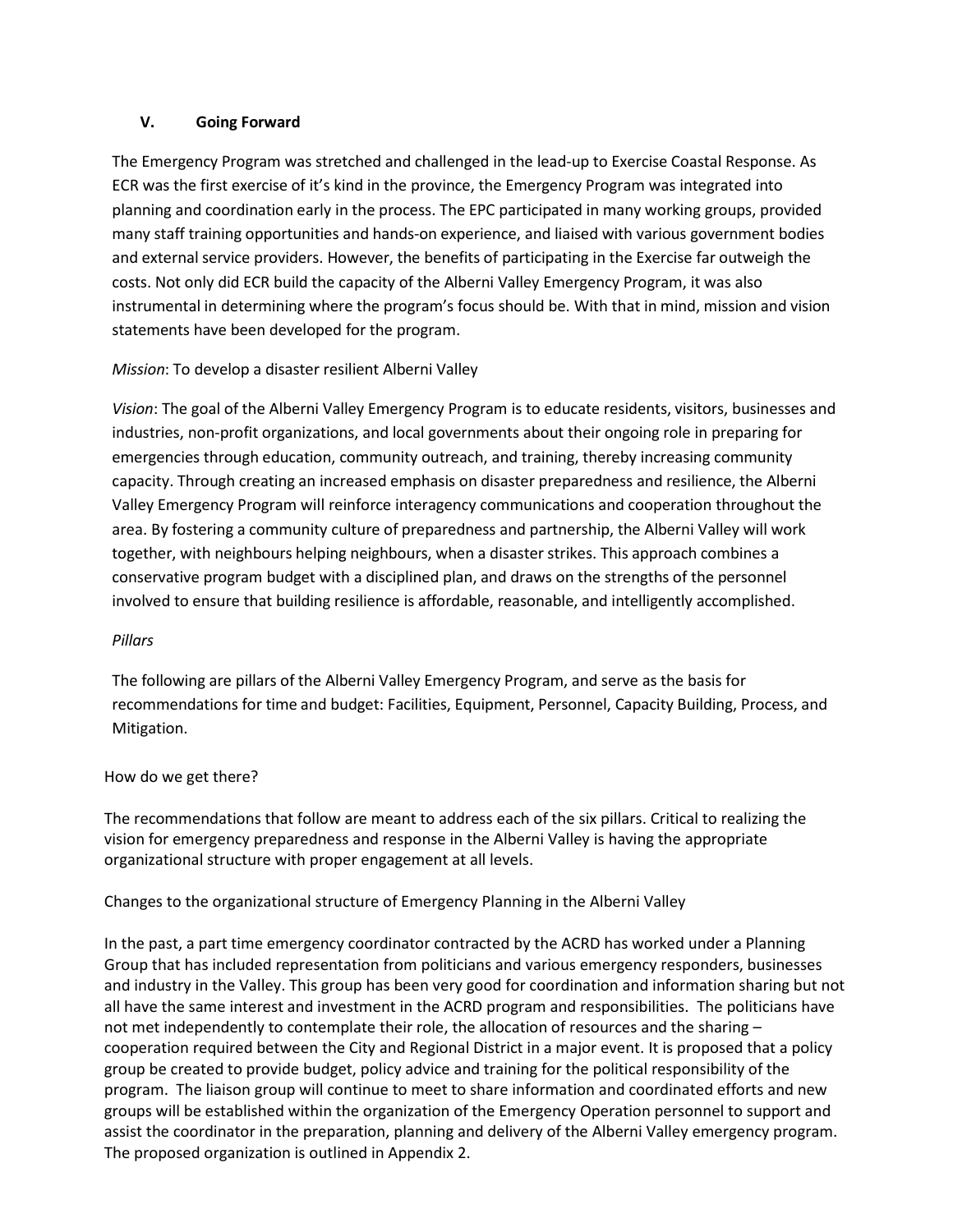#### Emergency Operations Centre - Preparing for the Key Positions

Based on the ECR experience we have defined the key positions within all sections that will typically be required for level 2 and 3 events. There is more emphasis being placed on administrative support and information officer's positions. The specific positions that we will assign City of Port Alberni and regional District staff to are outlined in Appendix 3. While the actual positions will be defined by the event, these are the positions that we will train and prepare staff to fulfill, being the most likely capacity required. An important function moving forward will be the engagement of those defined as Directors and Deputy Directors of each section that will meet on a regular basis with the coordinator to plan, prepare and build capacity.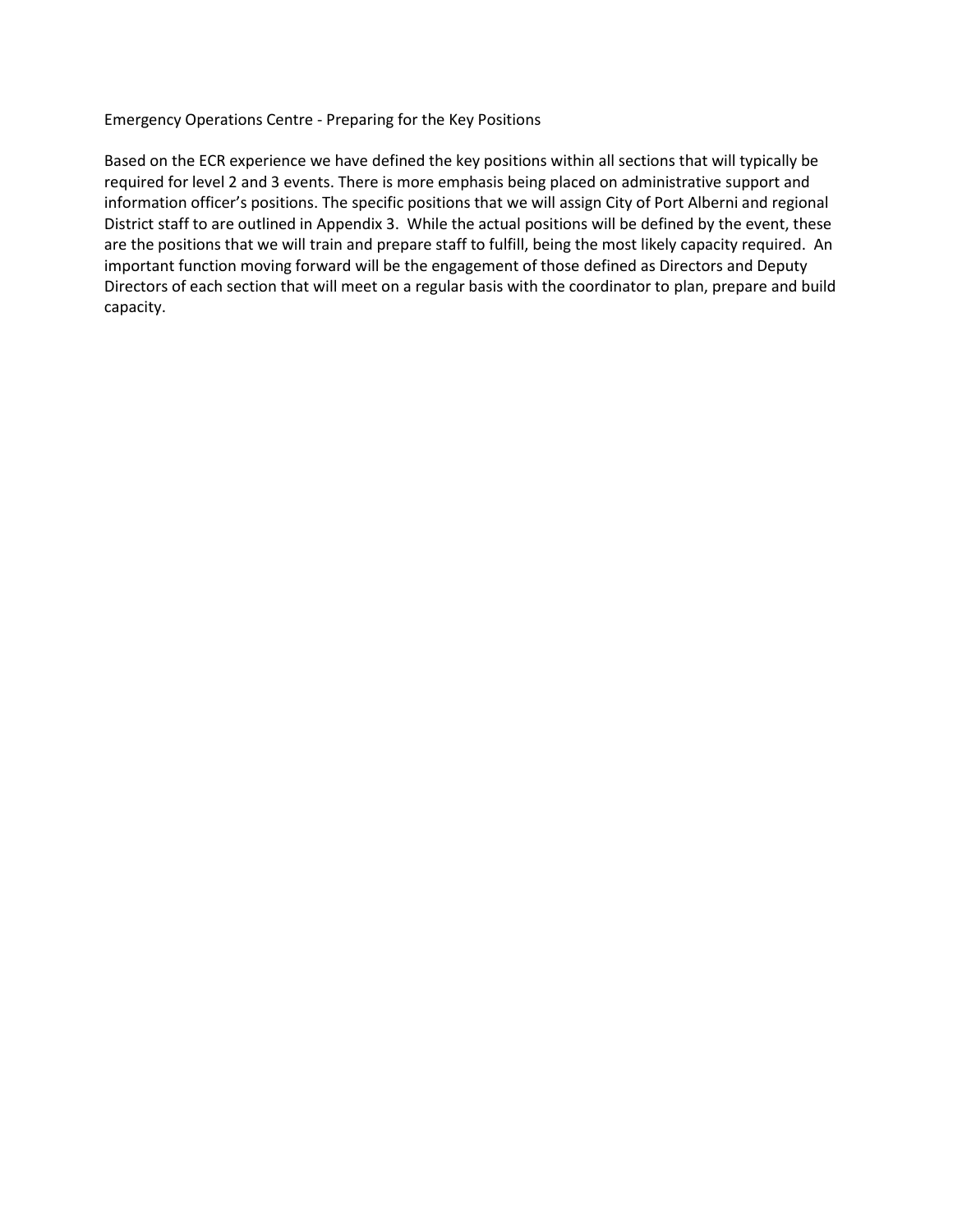#### **VI. Recommendations\***

#### **Facilities**

- 1. Identify backup EOC location; sign agreement for use for practices and events; ensure alternative resources (equipment, technology and infrastructure) are in place
- 2. Purchase sufficient food and water to sustain EOC personnel for one week
- 3. Purchase cargo container for external storage of EOC equipment
- 4. Logistics to coordinate and develop EOC setup and all needs personnel, food facility, IT, etc.
- 5. Develop an inventory of the critical facilities within the community, considering emergency response needs and priority infrastructure
- 6. Conduct risk assessments of all key government infrastructure assets in the Alberni Valley starting with City Works facility ( $6<sup>th</sup>$  Ave); develop mitigation plan if required

#### **Equipment**

- 7. Purchase satellite (SAT) phone and develop policy, training, and practice schedule
- 8. Supplement the EOC with additional computers and photocopiers
- 9. Purchase detailed, large-scale wall maps for various sections
- 10. Purchase iPads (12) with wireless hot spots to communicate between EOC and field
- 11. Secure appropriate emergency mapping software that complements day to day local government needs; coordinate use across agencies
- 12. Work with Oceans Networks Canada and relevant academics to assess tsunami modelling tools being developed for application to local land use policies and relevance to OCPs for ACRD and CPA

#### **Personnel**

- 13. Adopt new organizational structure for EOC (please see Appendix 3). Build a personnel plan for the key positions of an EOC at all three levels of activation; increase capacity for administrative duties across each section; ensure each local government (ACRD and CPA) supports the involvement of approximately 20 staff each on an annual basis to train, practice and build capacity.
- 14. Coordinate annual tabletop exercise every two years for ACRD, CPA, and external partners
- 15. Coordinate every two years a 24-hour exercise for ACRD, CPA, and external partners
- 16. Implement and convene quarterly meetings among Directors of all sections and task them to maintain capacity and recommend policy
- 17. Convene quarterly meetings among each section of the EOC and communications
- 18. Task the Planning section with developing Rapid Damage Assessment teams with knowledge of critical facilities; maintain the team with regular practices and drills to familiarize them with facilities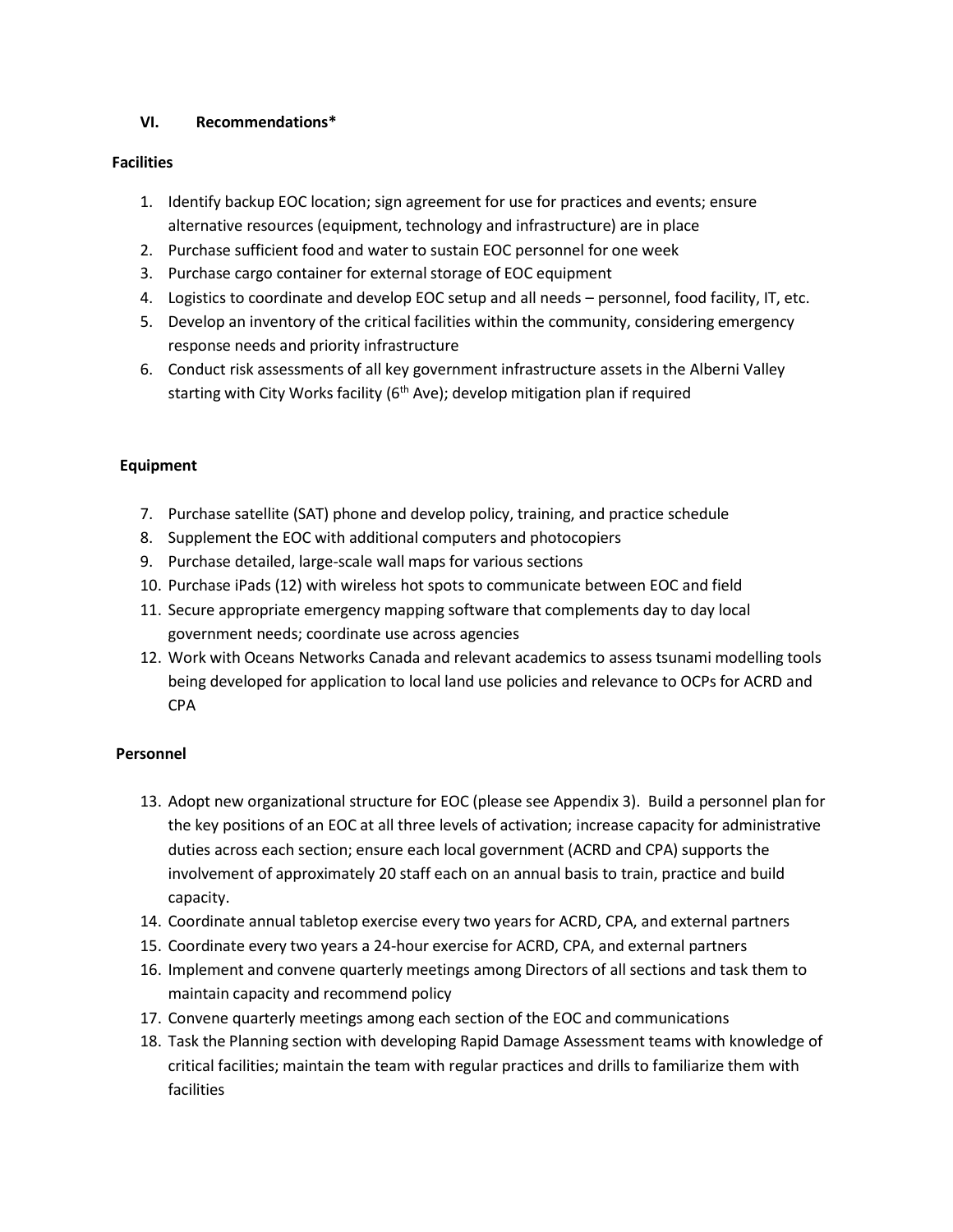- 19. Develop a team of Public Information Officers in order to staff the EOC with a minimum of two for any level event; task team with developing a strategic communications plan
- 20. Resource personnel for risk management; establish contacts for legal and other professional advice; develop workplace policy for EOC
- 21. Include public works representatives in the Operations section to provide for more robust participation in the field for future exercises/events
- 22. Coordinate annual training open to all EOC personnel, including position specific training (to begin with Risk Management and Public Information Officer, as identified by evaluators)
- 23. Develop liaison contacts and resources and maintain on a semi-annual basis; coordinate liaison activities within the strategic communications plan to ensure capacity in times of limited access; create a plan for contact for each period of event
- 24. Regularly update contact information for ACRD and CPA emergency personnel, work with the City to share the burden and not duplicate actions
- 25. Provide exempt staff working under an EMBC task number pay equivalent to their hourly wage, recognizing that each manager is assigned duties in the EOC equivalent to their experience and knowledge from regular employment and that this cost would be borne by EMBC (note: regular employees are paid at regular rates with overtime provisions applying, per their contract

#### **Capacity Building**

- 26. Purchase ConnectRocket public emergency notification system
- 27. Investigate opportunities for ACRD and coastal communities to align emergency planning and response procedures
- 28. Supplement Reception Centre kits
- 29. Supplement Group Lodging kits
- 30. Supplement Rapid Damage Assessment kits
- 31. Contract a designer to create communications templates and brand standards consider this as a broad regional district project for all communications
- 32. Support personal preparedness in community through education and outreach programs. Leverage first responders to bolster community outreach and communications, develop a plan for Board approval.
- 33. Foster community capacity by supporting key organizations in developing and maintaining their internal preparedness

#### **Process**

- 34. Review current emergency bylaws to ensure local and provincial requirements are met
- 35. Revise organizational structure of Emergency planning with new roles of the policy group and liaison committee (see appendix 2).
- 36. Create a policy for spending and assignment of authority among organizations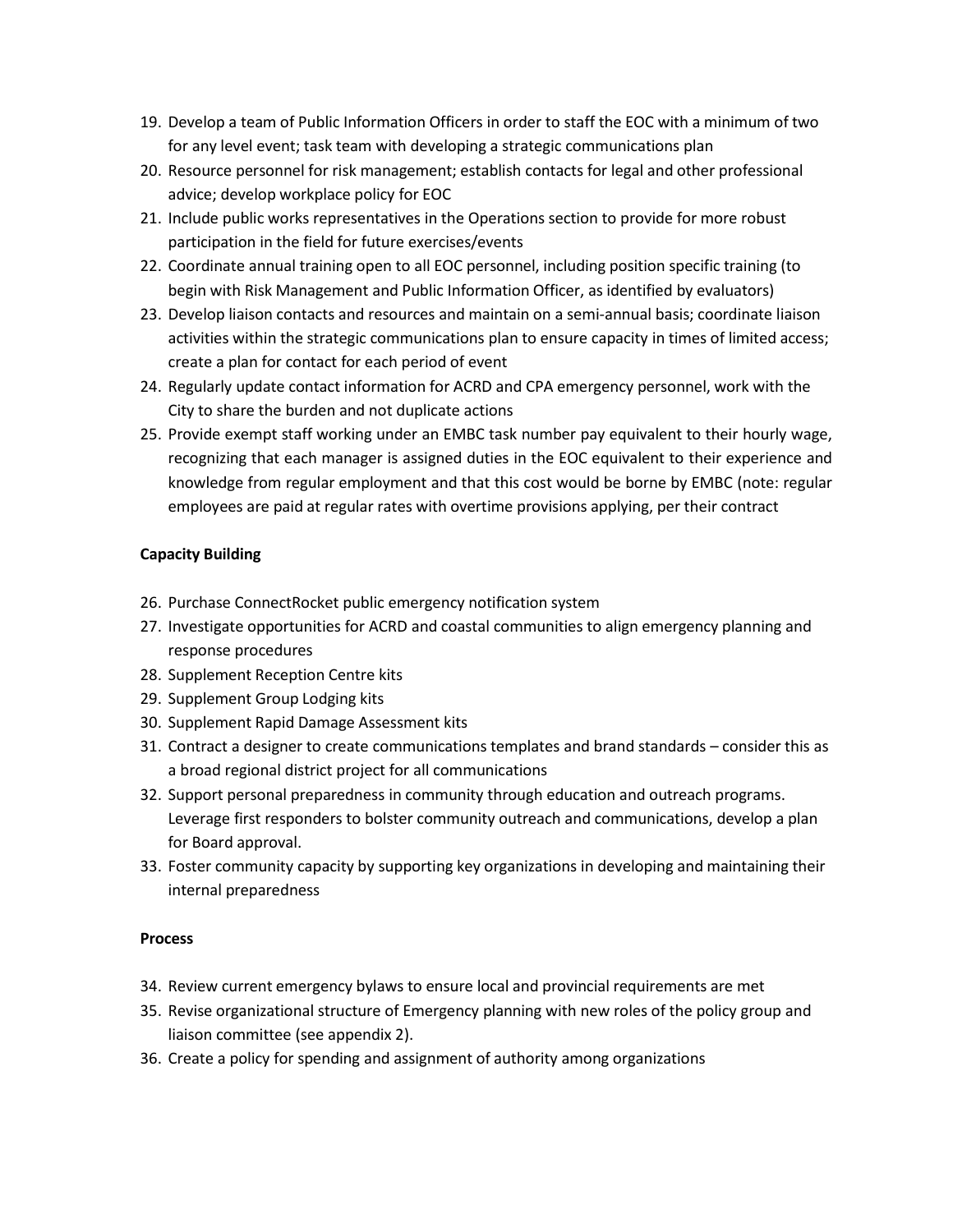- 37. Oversee strengthened internal communications process in EOC with better paper flow process in EOC. Oversee development of EOC forms; task a team to undertake paper exercises and redesign forms and charts
- 38. In advance of an actual event, develop meeting schedules and agendas for EOC operating periods
- 39. Develop and fine tune strategic communications and media plans for various events at all levels of EOC activation; develop methods to engage in social media and to track social mentions
- 40. Develop deeper understanding of amateur radio communications and coordination; secure alternative means for local contacts
- 41. Develop alternatives for field communications given various needs within the EOC, including liaising, situational awareness, contact between emergency response facilities (mass care, etc.)
- 42. Create improved situational awareness utilizing technology, EOC personnel, first responders, and volunteers who use accepted forms of communications to ensure qualified, reliable reports
- 43. Working with EMBC, develop a logistics plan for the receipt and administration of equipment and supplies including securing local staging areas and the required personnel and processes

#### **Mitigation**

- 44. Develop ESS plan for all three levels, coordinating Red Cross and City contract, with facilities, resources, and personnel identified
- 45. Conduct a hazard assessment of the Alberni Valley
- 46. Write business continuity plans for ACRD
- 47. Partner with the Chamber of Commerce to offer business continuity planning session to local businesses

**\***Please see Appendix 4 "Recommendations with timeline and costs"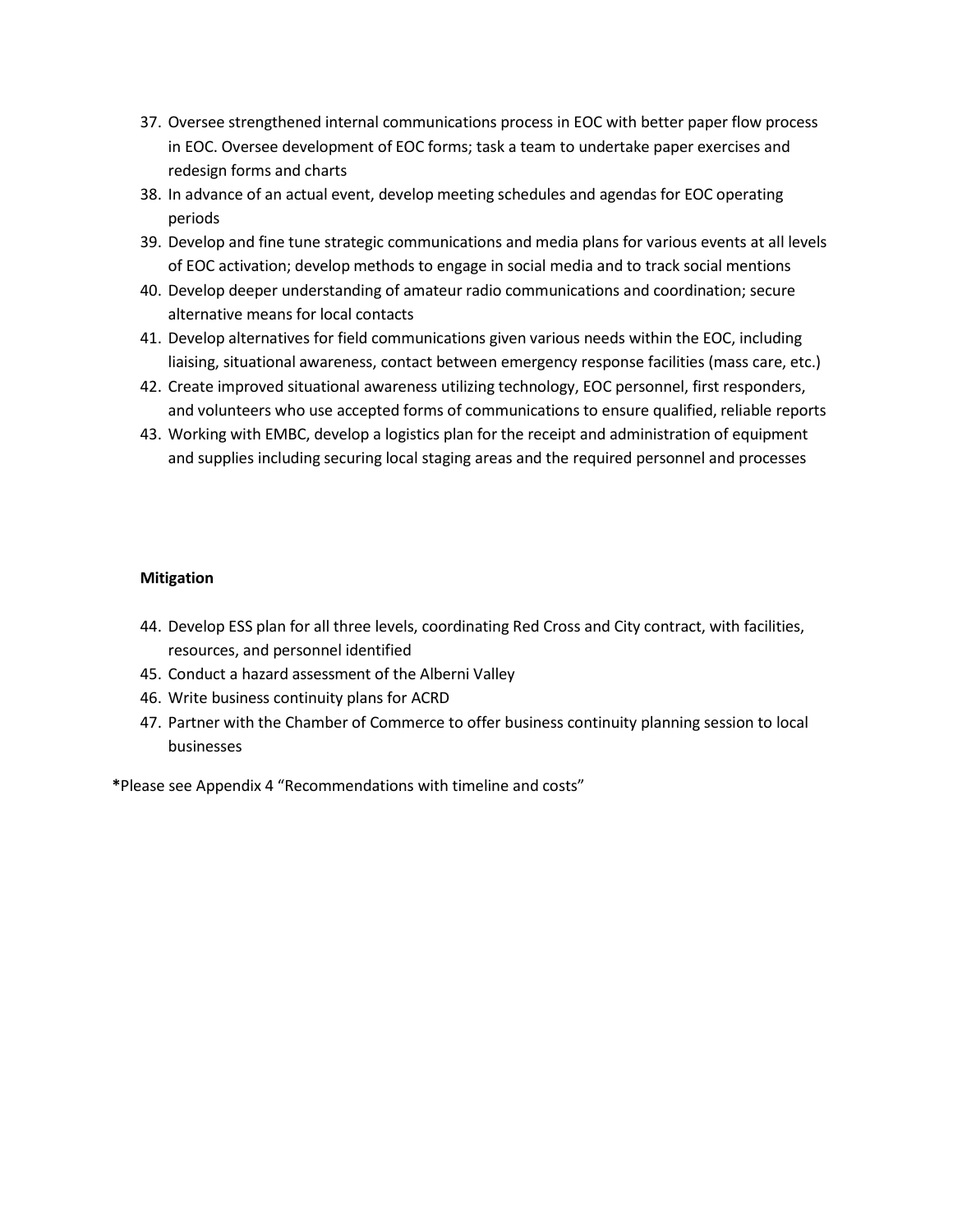## **LIST OF EOC PERSONNEL & EVALUATORS Appendix 1**

| <b>EVALUATORS</b> |                                     |  |  |
|-------------------|-------------------------------------|--|--|
| <b>NAME</b>       | <b>ORGANIZATION</b>                 |  |  |
| Drew, Jani        | <b>Regional District of Nanaimo</b> |  |  |
| Falloon, Bettina  | Justice Institute of BC             |  |  |
| Jasper, Kirsten   | City of Vancouver                   |  |  |
| Lindsay, Karen    | City of Nanaimo                     |  |  |
| Thomas, Ryan      | Powell River Regional District      |  |  |
| Watson, Ken       | City of Port Alberni                |  |  |

The following pages list the personnel working within the Emergency Operations Centre by shift.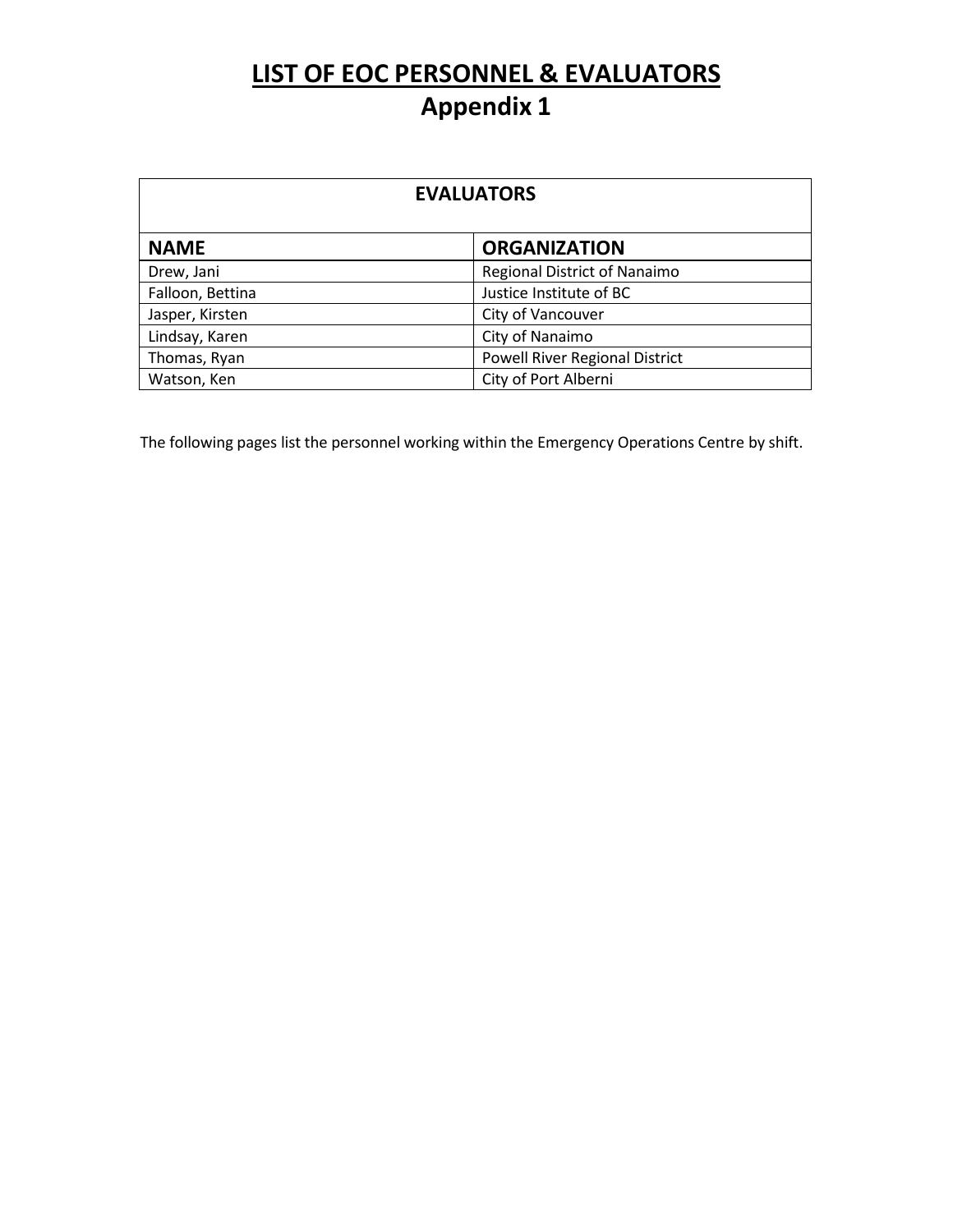#### **Time: 7:30 am ‐ 1:00 pm**

| <b>Position</b>                   | <b>Name</b>                          | Organization |
|-----------------------------------|--------------------------------------|--------------|
| <b>EOC Director</b>               | <b>Russell Dyson</b>                 | <b>ACRD</b>  |
| <b>Public Information Officer</b> | <b>Wendy Thomson</b>                 | <b>ACRD</b>  |
| <b>Liaison Officer</b>            | Dan Holder/Maggie                    | <b>ACRD</b>  |
| <b>Operations Chief</b>           | <b>Wes Patterson</b>                 | <b>CPA</b>   |
| <b>ESS</b>                        | Laurie L'H                           | <b>CPA</b>   |
| <b>Planning Chief</b>             | Mike Irg                             | <b>ACRD</b>  |
| <b>Logistics Chief</b>            | <b>Mark Fortune</b>                  | <b>ACRD</b>  |
| <b>Administration Support</b>     | Shelli Lyle/Kathy McArthur           | <b>ACRD</b>  |
| <b>Administration Support</b>     | George Rose                          | <b>ACRD</b>  |
| <b>Security</b>                   | Jason Kevis                          | <b>ACRD</b>  |
| <b>Finance/Admin Chief</b>        | Teri Fong                            | <b>ACRD</b>  |
| <b>Rapid Damage Assessment</b>    | Mark Zenko, Katt, Rita, Kari, Martin | <b>CPA</b>   |

### **Time: 12:00 pm ‐ 5:30 pm**

| <b>Position</b>                   | <b>Name</b>                   | Organization |
|-----------------------------------|-------------------------------|--------------|
| <b>EOC Director</b>               | <b>Russell Dyson</b>          | <b>ACRD</b>  |
| <b>EOC Deputy Director</b>        | <b>Andrew McGifford</b>       | <b>ACRD</b>  |
| <b>Public Information Officer</b> | Davina Hartwell               | <b>CPA</b>   |
| <b>Liaison Officer</b>            | Dan Holder                    | <b>ACRD</b>  |
| <b>Risk Management Officer</b>    | <b>Rondi Shanks</b>           | <b>CPA</b>   |
| <b>Operations Chief</b>           | <b>Charlie Starratt</b>       | <b>BCVFD</b> |
| <b>Operations Deputy Chief</b>    | Dan Fredlund                  | <b>ACRD</b>  |
| Fire                              | <b>Andre Guerin</b>           | <b>CPA</b>   |
| <b>RCMP</b>                       | Dave Boyce                    | <b>RCMP</b>  |
| <b>Search &amp; Rescue</b>        |                               |              |
| <b>ESS</b>                        | Laurie L'H                    | <b>CPA</b>   |
| <b>Planning Chief</b>             | <b>Heather Adair</b>          | <b>ACRD</b>  |
| <b>Planning Deputy Chief</b>      | Randy Thoen                   | <b>CPA</b>   |
| <b>Advanced Planning</b>          | Lori Wilson                   | <b>ACRD</b>  |
| <b>Documentation</b>              | <b>Tanis Feltrin</b>          | <b>CPA</b>   |
| <b>Documentation</b>              | <b>Charity Hallberg Dodds</b> | <b>ACRD</b>  |
| <b>Logistics Chief</b>            | Wilf Taekema                  | <b>CPA</b>   |
| <b>Logistics Deputy Chief</b>     | Mark Fortune                  | <b>ACRD</b>  |
| <b>Administration Support</b>     | Wendy Hayes (Shelli/Kathy)    | <b>ACRD</b>  |
| <b>Administration Support</b>     | Jeff Pelech                   | <b>CPA</b>   |
| <b>Security</b>                   | Jacob Colyn                   | <b>CPA</b>   |
| <b>Finance/Admin Chief</b>        | Cathy Rothwell                | <b>CPA</b>   |
| <b>Finance/Admin Deputy Chief</b> | Leslie Walerius               | <b>CPA</b>   |
| <b>Rapid Damage Assessment</b>    | <b>NA</b>                     |              |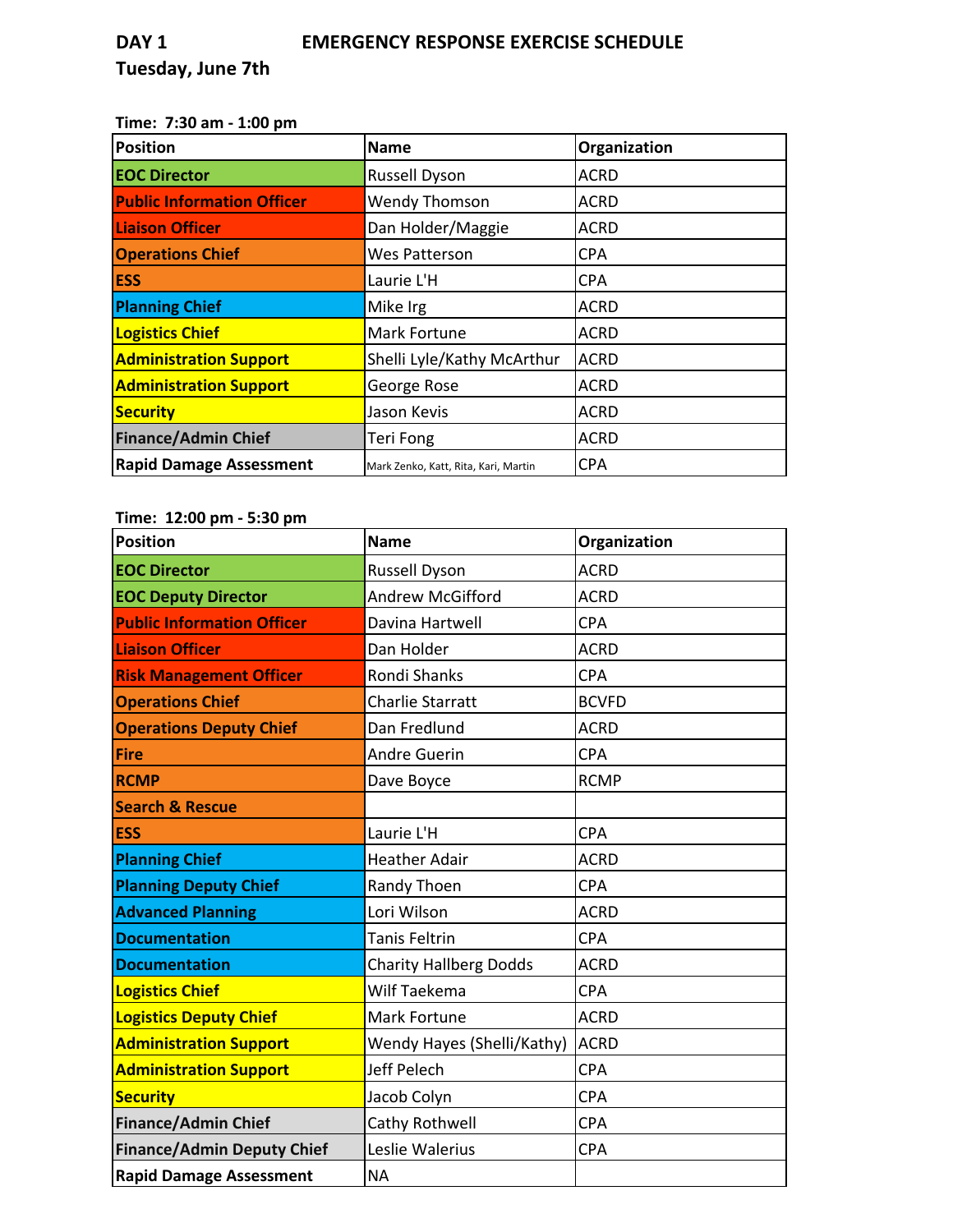#### **DAY 2 EMERGENCY RESPONSE EXERCISE SCHEDULE**

**Wednesday, June 8th Time: 7:30 am ‐ 1:00 pm**

Position **Name Organization Organization EOC Director** Russell Dyson **ACRD EOC Deputy Director Public Information Officer** Jake Martens CPA **Liaison Officer Dan Holder CONSISTENT ACRD Risk Management Officer** Andrew McGifford ACRD **Operations Chief Operations Deputy Chief Fire RCMP** RCMP Cpl. Pat Jenkins RCMP **Search & Rescue PCT Bhreagh Farquharson** Vancouver **ESS** Laurie L'H CPA **Planning Chief** CPA **Planning Deputy Chief** Randy Thoen CPA **Advanced Planning** Chantel Gemmel ACRD **Documentation Tanis Feltrin** CPA **Documentation** Shelli Lyle ACRD **Logistics Chief Chief Chief Chief Chief Chief Chief Chief Chief Chief Chief Chief Chief Chief Chief Chief Chief Logistics Deputy Chief CPA** Brian Mousley **CPA Administration Support** Veronica Irg Veronica IVER **Administration Support** Amar Giri Amar Giri CPA **Security Jason Kevis Jason Kevis Jason Kevis JACRD Finance/Admin Chief** Tricia Bryant ACRD **Finance/Admin Deputy Chief** Kathy McArthur ACRD **Rapid Damage Assessment** Mark Zenko, Katt, Rita, Kari, Martin **CPA** 

#### **Time: 12:00 pm ‐ 5:30 pm**

| <b>Position</b>                   | <b>Name</b>                            | Organization   |  |  |
|-----------------------------------|----------------------------------------|----------------|--|--|
| <b>EOC Director</b>               | Russell Dyson                          | <b>ACRD</b>    |  |  |
| <b>EOC Deputy Director</b>        |                                        |                |  |  |
| <b>Public Information Officer</b> | Karla Robinson                         | Ucluelet       |  |  |
| <b>Liaison Officer</b>            | Davina Hartwell                        | <b>CPA</b>     |  |  |
| <b>Risk Management Officer</b>    | Keeva Kehler                           | Parksville     |  |  |
| <b>Operations Chief</b>           |                                        |                |  |  |
| <b>Operations Deputy Chief</b>    | Vaughn Figueira                        | Parksville     |  |  |
| <b>Fire</b>                       |                                        |                |  |  |
| <b>RCMP</b>                       | Dave Boyce                             | <b>RCMP</b>    |  |  |
| <b>Search &amp; Rescue</b>        |                                        |                |  |  |
| <b>PCT</b>                        | Bhreagh Farquharson                    | Vancouver      |  |  |
| <b>ESS</b>                        | Maggie/Laurie                          | ACRD/CPA       |  |  |
| <b>Planning Chief</b>             | Alex Dyer                              | <b>ACRD</b>    |  |  |
| <b>Planning Deputy Chief</b>      | <b>Bill Sims</b>                       | Nanaimo        |  |  |
| <b>Advanced Planning</b>          | Lori Wilson                            | <b>ACRD</b>    |  |  |
| <b>Documentation</b>              | Cara Foden                             | <b>CPA</b>     |  |  |
| <b>Logistics Chief</b>            | Wilf Taekema                           | <b>CPA</b>     |  |  |
| <b>Logistics Deputy Chief</b>     | Gloria Le Gal                          | Mt. Waddington |  |  |
| <b>Administration Support</b>     | <b>Brenda Sauve</b>                    | <b>ACRD</b>    |  |  |
| <b>Administration Support</b>     | Dan Fredlund                           | <b>ACRD</b>    |  |  |
| <b>Security</b>                   | Wayne Cheveldave                       | <b>CPA</b>     |  |  |
| <b>Finance/Admin Chief</b>        | Diane Koch                             | <b>CPA</b>     |  |  |
| <b>Finance/Admin Deputy Chief</b> | Kelly DeClercq/Victor Memm CPA/Nanaimo |                |  |  |
| <b>Rapid Damage Assessment</b>    | <b>NA</b>                              |                |  |  |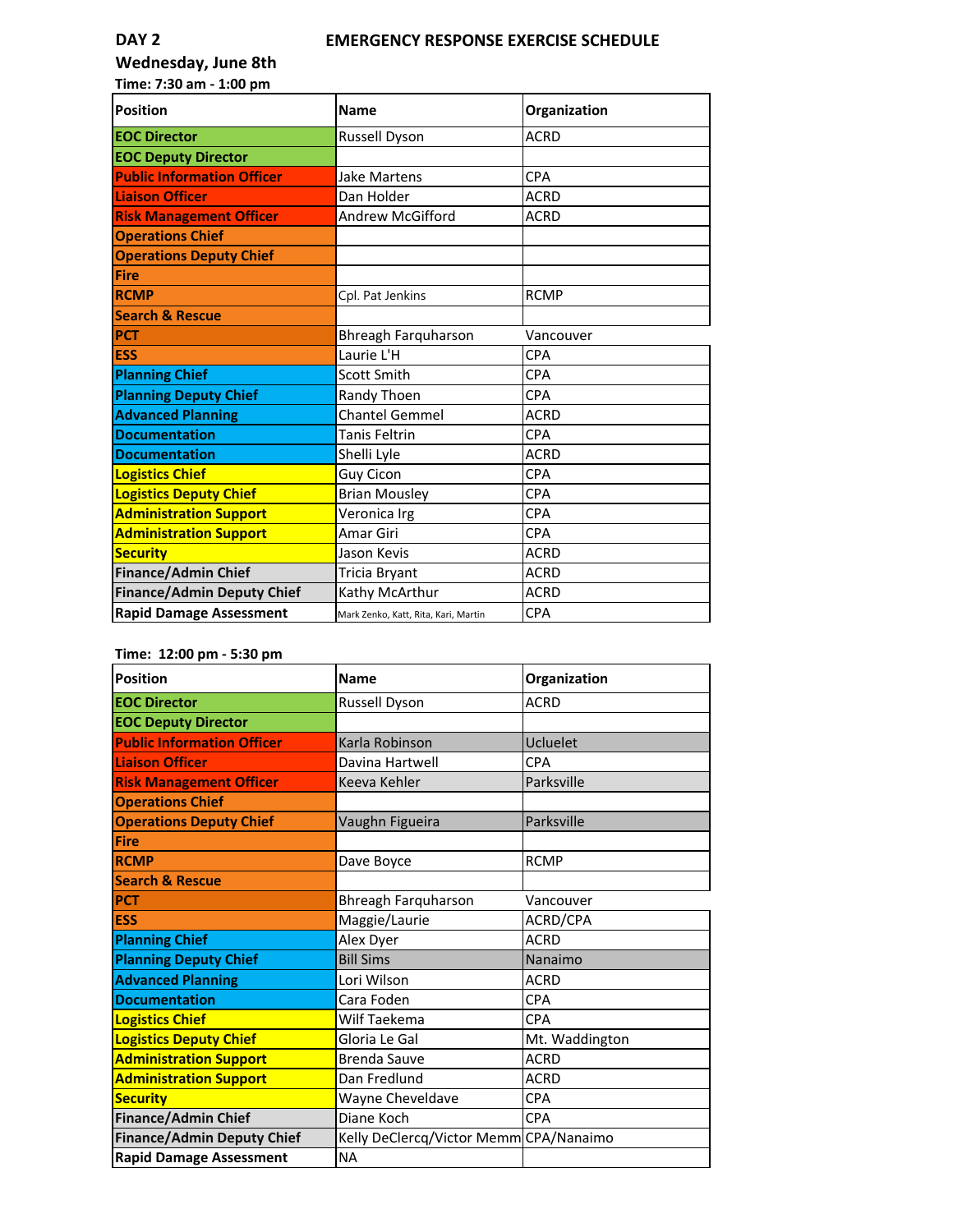#### **DAY 3 EMERGENCY RESPONSE EXERCISE SCHEDULE**

**Thursday, June 9th Time: 7:30 am ‐ 1:00 pm**

| Position                          | <b>Name</b>                   | Organization |  |
|-----------------------------------|-------------------------------|--------------|--|
| <b>EOC Director</b>               | Russell Dyson                 | <b>ACRD</b>  |  |
| <b>EOC Deputy Director</b>        | <b>Geoff Goodall</b>          | Nanaimo      |  |
| <b>Public Information Officer</b> | <b>Wendy Thomson</b>          | <b>ACRD</b>  |  |
| <b>Liaison Officer</b>            | Dan Holder                    | <b>ACRD</b>  |  |
| <b>Risk Management Officer</b>    | Rondi Shanks/Krista Tremblay  | CPA          |  |
| <b>Operations Chief</b>           | <b>Martin Drakeley</b>        | Nanaimo      |  |
| <b>Operations Deputy Chief</b>    | Charlie Starratt              | <b>BCVFD</b> |  |
| Fire                              | John Haley                    | <b>CPA</b>   |  |
| <b>RCMP</b>                       | Cst. Maria Marciano           | <b>RCMP</b>  |  |
| <b>Search &amp; Rescue</b>        |                               |              |  |
| <b>PCT</b>                        | Bhreagh Farquharson           | Vancouver    |  |
| <b>ESS</b>                        | Maggie/Laurie                 | ACRD/CPA     |  |
| <b>Planning Chief</b>             | Mike Irg                      | <b>ACRD</b>  |  |
| <b>Planning Deputy Chief</b>      | Cara Foden                    | CPA          |  |
| <b>Advanced Planning</b>          | <b>Charity Hallberg Dodds</b> | <b>ACRD</b>  |  |
| <b>Documentation</b>              |                               |              |  |
| <b>Logistics Chief</b>            | Elyse Goatcher-Bergmann       | Tofino       |  |
| <b>Logistics Deputy Chief</b>     | Guy Cicon                     | <b>CPA</b>   |  |
| <b>Administration Support</b>     | Geroge Rose                   | <b>ACRD</b>  |  |
| <b>Administration Support</b>     | Shelli Lyle                   | <b>ACRD</b>  |  |
| <b>Security</b>                   | Jacob Colyn                   | <b>CPA</b>   |  |
| <b>Finance/Admin Chief</b>        | Cathy Rothwell                | CPA          |  |
| <b>Finance/Admin Deputy Chief</b> | <b>Brenda Sauve</b>           | <b>ACRD</b>  |  |
| <b>Rapid Damage Assessment</b>    |                               |              |  |

#### **Time: 12:00 pm ‐ 5:30 pm**

| <b>Position</b>                   | <b>Name</b>          | Organization |
|-----------------------------------|----------------------|--------------|
| <b>EOC Director</b>               | <b>Russell Dyson</b> | <b>ACRD</b>  |
| <b>EOC Deputy Director</b>        |                      |              |
| <b>Public Information Officer</b> | <b>Jake Martens</b>  | CPA          |
| <b>Liaison Officer</b>            | <b>Deb Tardiff</b>   | Parksville   |
| <b>Risk Management Officer</b>    | Andrew McGifford     | <b>ACRD</b>  |
| <b>Operations Chief</b>           |                      |              |
| <b>Operations Deputy Chief</b>    |                      |              |
| <b>Fire</b>                       |                      |              |
| <b>RCMP</b>                       | Cpl. Pat Jenkins     | <b>RCMP</b>  |
| <b>Search &amp; Rescue</b>        |                      |              |
| <b>PCT</b>                        | Bhreagh Farquharson  | Vancouver    |
| <b>ESS</b>                        | Laurie L'H           | CPA          |
| <b>Planning Chief</b>             | <b>Heather Adair</b> | <b>ACRD</b>  |
| <b>Planning Deputy Chief</b>      | Shelli Lyle          | <b>ACRD</b>  |
| <b>Advanced Planning</b>          | Kathy                | <b>ACRD</b>  |
| <b>Documentation</b>              | <b>Wendy Hayes</b>   | <b>ACRD</b>  |
| <b>Logistics Chief</b>            | Wilf Taekema         | CPA          |
| <b>Logistics Deputy Chief</b>     | <b>Brian Mousley</b> | <b>CPA</b>   |
| <b>Administration Support</b>     | Jeff Pelech          | <b>CPA</b>   |
| <b>Administration Support</b>     | Janice Hill          | <b>ACRD</b>  |
| <b>Security</b>                   | Jason Kevis          | <b>ACRD</b>  |
| <b>Finance/Admin Chief</b>        | Teri Fong            | <b>ACRD</b>  |
| <b>Finance/Admin Deputy Chief</b> | Kelly DeClercq       | <b>CPA</b>   |
| <b>Rapid Damage Assessment</b>    |                      |              |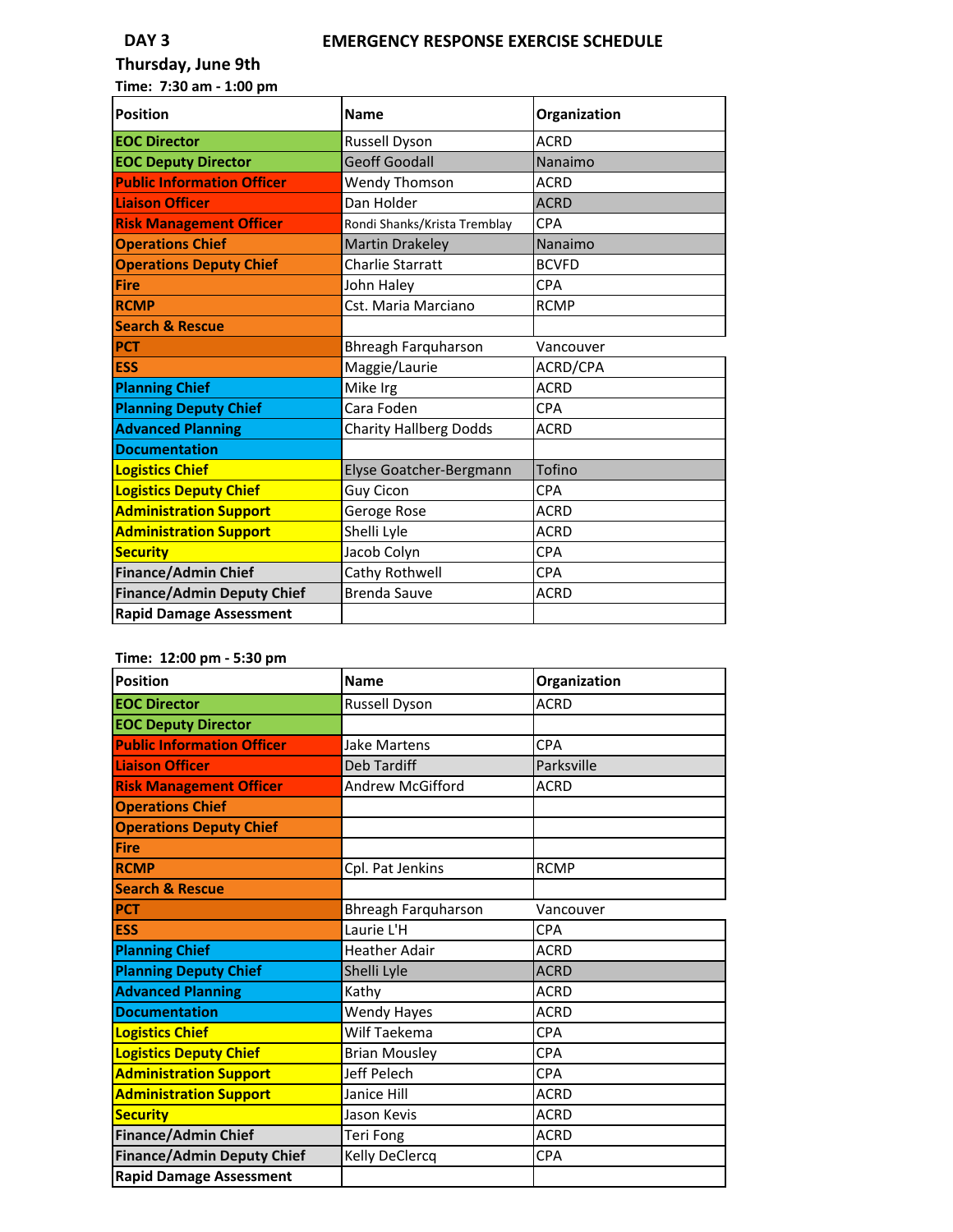### **DAY 4 EMERGENCY RESPONSE EXERCISE SCHEDULE**

### **Friday, June 10th**

**Time: 7:30 am ‐ 1:00 pm**

| <b>Position</b>                   | <b>Name</b>               | Organization |
|-----------------------------------|---------------------------|--------------|
| <b>EOC Director</b>               | <b>Russell Dyson</b>      | <b>ACRD</b>  |
| <b>EOC Deputy Director</b>        |                           |              |
| <b>Public Information Officer</b> | <b>Wendy Thomson</b>      | <b>ACRD</b>  |
| <b>Liaison Officer</b>            | Juliet Van Vliet          | Toquaht      |
| <b>Risk Management Officer</b>    |                           |              |
| <b>Operations Chief</b>           |                           |              |
| <b>Operations Deputy Chief</b>    |                           |              |
| <b>Fire</b>                       |                           |              |
| <b>RCMP</b>                       | <b>Cst. Richard Mills</b> | <b>RCMP</b>  |
| <b>Search &amp; Rescue</b>        |                           |              |
| <b>ESS</b>                        | Laurie L'H                | <b>CPA</b>   |
| <b>Planning Chief</b>             | <b>Scott Smith</b>        | <b>CPA</b>   |
| <b>Planning Deputy Chief</b>      | Alex Dyer                 | <b>ACRD</b>  |
| <b>Advanced Planning</b>          | Shelli Lyle               | <b>ACRD</b>  |
| <b>Documentation</b>              | Kathy McArthur            | <b>ACRD</b>  |
| <b>Logistics Chief</b>            | <b>Guy Cicon</b>          | <b>CPA</b>   |
| <b>Logistics Deputy Chief</b>     | Wilf Taekema              | <b>CPA</b>   |
| <b>Administration Support</b>     | <b>Steve Bilideau</b>     | <b>CPA</b>   |
| <b>Administration Support</b>     | Holly                     | <b>CPA</b>   |
| <b>Security</b>                   |                           |              |
| <b>Finance/Admin Chief</b>        | Tricia Bryant             | <b>ACRD</b>  |
| <b>Finance/Admin Deputy Chief</b> | Diane Koch                | <b>CPA</b>   |
| <b>Rapid Damage Assessment</b>    | <b>NA</b>                 |              |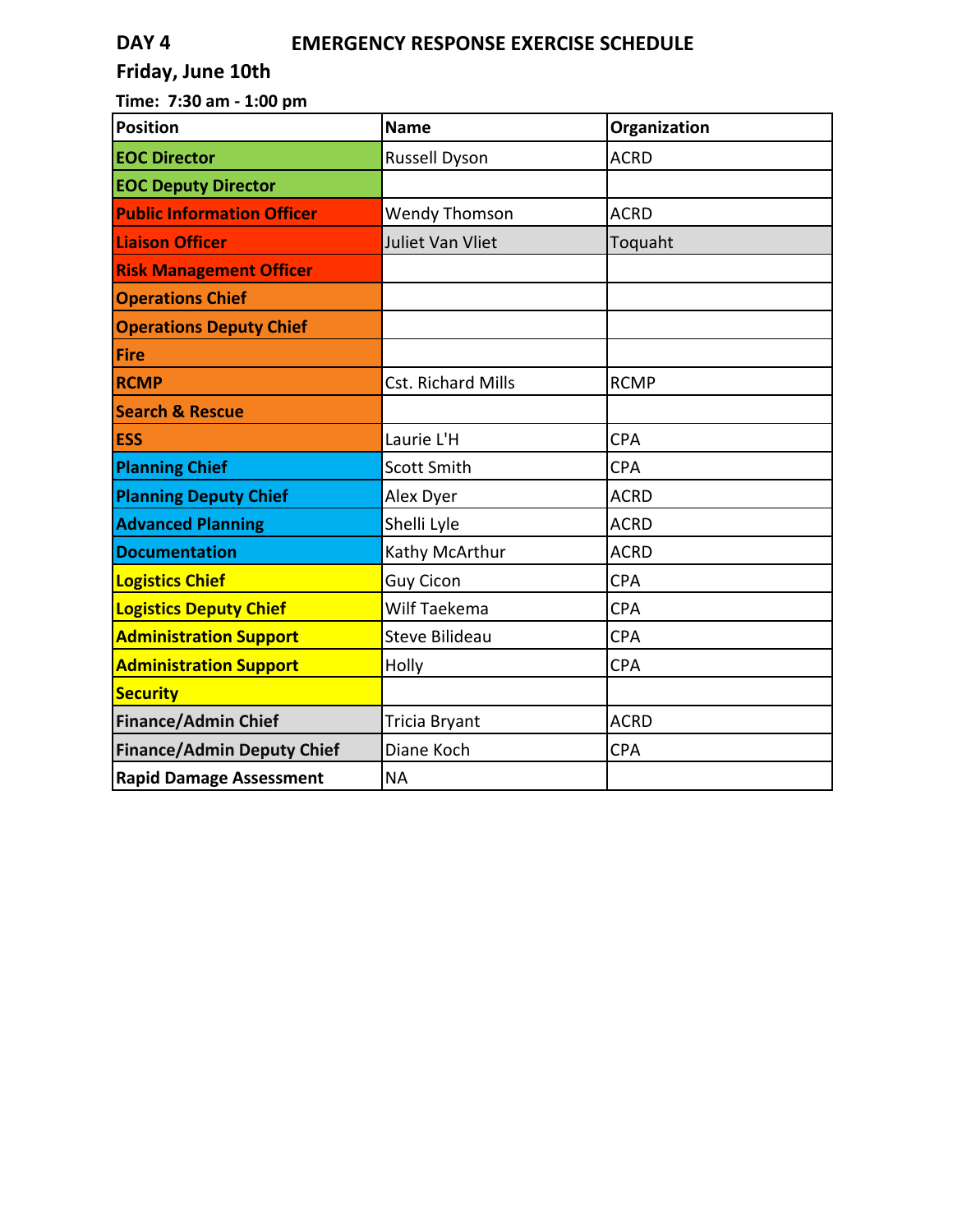### **EMERGENCY PROGRAM: PROPOSED NEW STRUCTURE Appendix 2**



Fire Department, Port Alberni Port Authority, RCMP, Red Cross, SD#70, Sproat Lake Volunteer Fire Department, Tseshaht First Nation, Uchucklesaht, West Coast General Hospital, WFP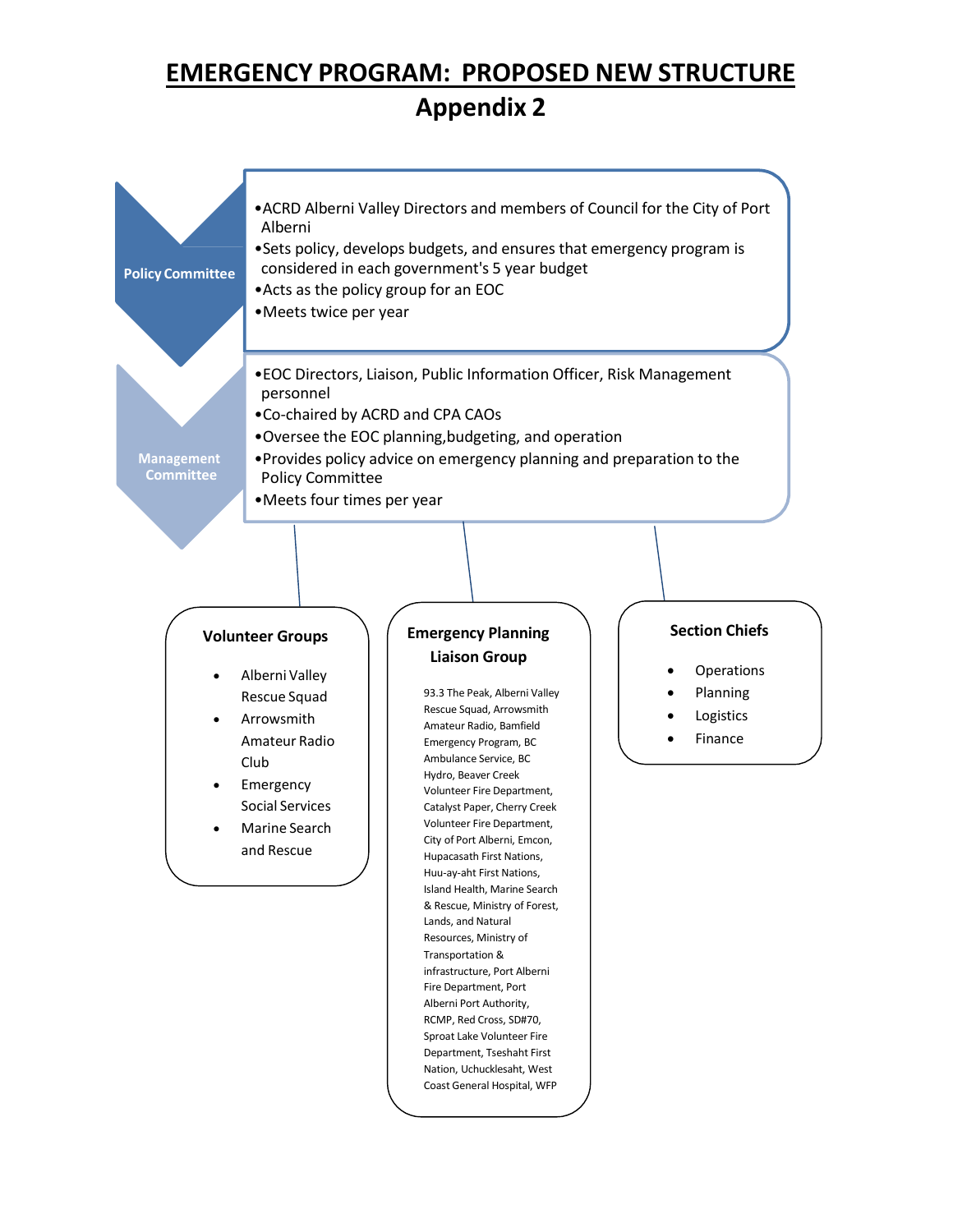# **EOC LEVEL TWO & THREE PERSONNEL Appendix 3**

The following outlines the positions the ACRD will assign, train and plan for ACRD and CPA staff to fill, recognizing large and specialized events may have their own specific requirements.

#### **Administration: EOC Director, Risk Management, Liaison, Public Information**

- 1. EOC Director
- 2. EOC Deputy Director
- 3. EOC Admin Support
- 4. Risk Management
- 5. Liaison
- 6. Public Information 1
- 7. Public Information 2

#### **Operations: First Responders, ESS Community Recovery, Engineering, Utilities**

- 1. Operations Director
- 2. Operations Deputy Director
- 3. Operations Admin Support
- 4. ESS community recovery
- 5. Engineering
- 6. Utilities
- 7. First Responders as required

#### **Planning: Situation reporting, advance planning, documentation, damage assessment,**

#### **demobilization, resources, recovery, technical specialists**

- 1. Plan Director
- 2. Plan Deputy Director
- 3. Planning Admin Support
- 4. Advance planning
- 5. Documentation and Mapping
- 6. Rapid Damage assessment
- 7. Technical specialists
- 8. Recovery

#### **Logistics: Communications, computer systems, radio systems, supply management, personnel, transportation, EOC Facilities, security, clerical**

- 1. Logistics Director
- 2. Logistics Deputy
- 3. Logistics Admin Support
- 4. Communications
- 5. Supply management
- 6. Transportation
- 7. EOC facilities & Personnel
- 8. Security

#### **Finance: Time, procurement, claims & benefits, cost accounting**

- 1. Finance Director
- 2. Deputy Director
- 3. Admin Support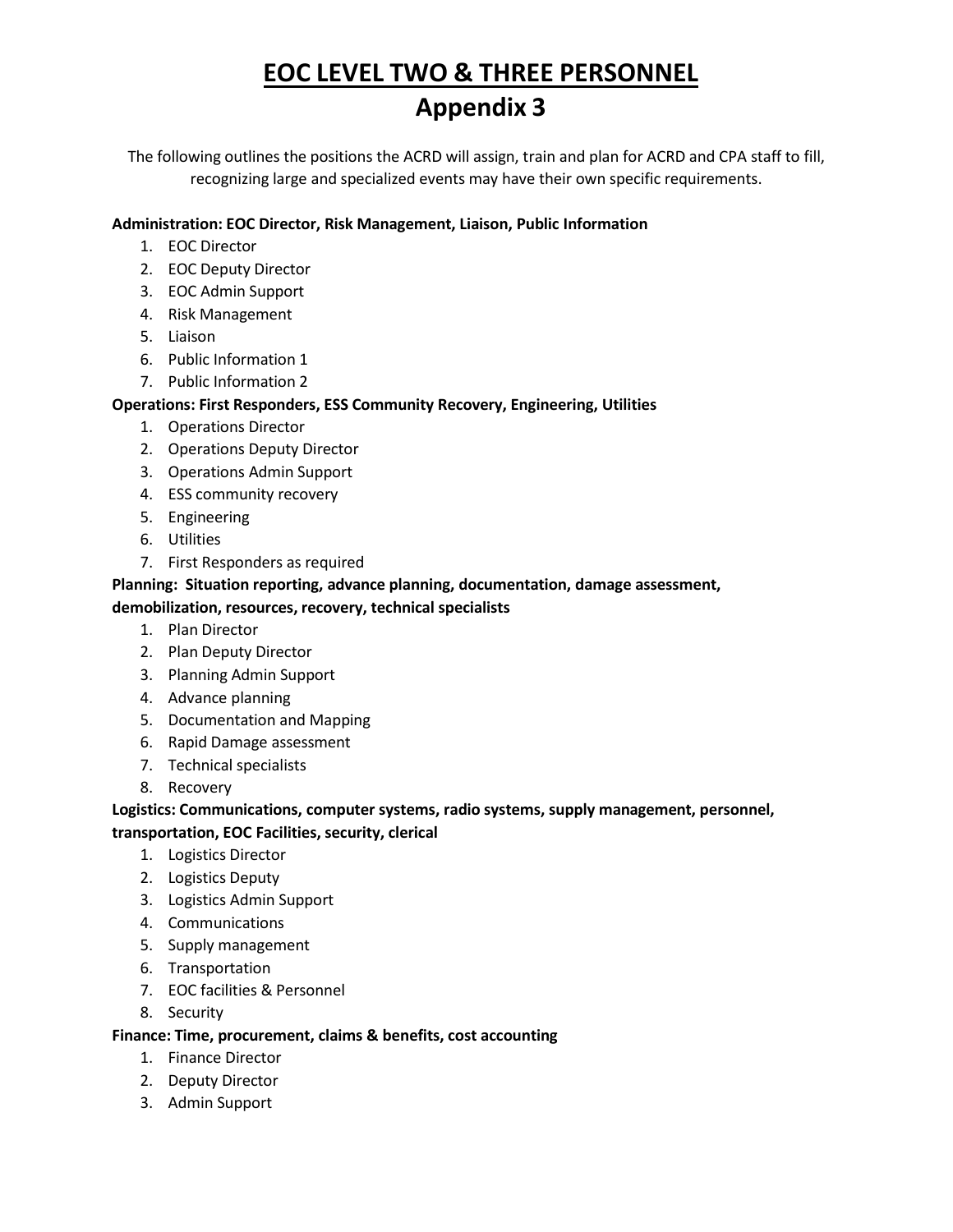### **Recommendationsfrom Exercise Coastal Response Appendix 4**

| <b>Action</b>                                                                                               | 2017    | 2018    | 2019    | 2020    | 2021    |
|-------------------------------------------------------------------------------------------------------------|---------|---------|---------|---------|---------|
| Backup EOC<br>1.                                                                                            | \$1,000 | \$1,000 | \$1,000 | \$1,000 | \$1,000 |
| Agreements for food and water<br>2.                                                                         | 500     | 500     | 500     | 500     | 500     |
| 3.<br>Cargo container for external storage                                                                  |         |         | 6,000   |         |         |
| Logistics to coordinate EOC.<br>4.                                                                          | 500     | 500     | 500     | 500     | 500     |
| Inventory of the critical facilities within the community,<br>5.                                            | 1,000   | 1,000   | 1,000   | 1,000   | 1,000   |
| Risk assessments on all key government infrastructure<br>6.                                                 |         | 6,000   | 5,000   | 5,000   | 5,000   |
| 7.<br>Satellite (SAT) phone                                                                                 | 5,000   | 500     | 500     | 500     | 500     |
| 8.<br>EOC computers and photocopiers                                                                        | 4,000   | 1,500   | 1,500   | 1,500   | 1,500   |
| Detailed, wall maps for various sections<br>9.                                                              | 500     | 500     | 500     | 500     | 500     |
| 10. iPads (12) with wireless hot spots                                                                      | 8,000   |         | 2,000   | 2,000   | 2,000   |
| 11. Emergency mapping software                                                                              |         |         |         | tbd     |         |
| 12. Oceans Networks Canada and tsunami modelling tools                                                      | $\ast$  | $\ast$  |         |         |         |
| 13. Revise organizational structure of the EOC                                                              | $\ast$  |         |         |         |         |
| 14. Tabletop exercise every second year                                                                     | 4,000   |         | 4,000   |         | 4,000   |
| 15. 24-hour exercise every second year                                                                      |         | 14,000  |         | 14,000  |         |
| 16. Regular meetings among EOC sections & Info Officers                                                     | 5,000   | 5,000   | 5,000   | 5,000   | 5,000   |
| 17. Quarterly Communications meetings                                                                       | 500     | 500     | 500     | 500     | 500     |
| 18. Task Planning with developing Rapid Damage Assessment                                                   | 1,200   | 500     | 500     | 500     | 500     |
| 19. Public Information Officers & strategic communications<br>plan                                          | 1,000   | 1,000   | 1,000   | 1,000   | 1,000   |
| 20. Risk management for EOC                                                                                 | 500     | 500     | 500     | 500     | 500     |
| 21. Public works representatives in the Operations                                                          | $\ast$  |         |         |         |         |
| 22. Annual training open to all EOC personnel & position<br>specific                                        | 2,000   | 3,000   | 3,000   | 3,000   | 3,000   |
| 23. Liaison contacts and resources                                                                          | 500     | 500     | 500     | 500     | 500     |
| 24. Regularly update contact information for emergency<br>personnel                                         | 500     | 500     | 500     | 500     | 500     |
| 25. Exempt staff remuneration during an EMBC task number                                                    | $\ast$  |         |         |         |         |
| 26. ConnectRocket public emergency notification system                                                      | 3,000   |         |         |         |         |
| 27. Coordinate ACRD and coastal communities to align<br>emergency planning and response procedures          | $\ast$  |         |         |         |         |
| 28. Supplement Reception Centre kits                                                                        | 500     | 500     | 500     | 500     | 500     |
| 29. Supplement Group Lodging kits                                                                           | 500     | 500     | 500     | 500     | 500     |
| 30. Supplement Rapid Damage Assessment kits                                                                 | 500     | 500     | 500     | 500     | 500     |
| 31. Communications templates and brand standards                                                            |         | 2,000   |         |         |         |
| 32. Support personal preparedness in community                                                              | 5,000   | 5,000   | 5,000   | 5,000   | 5,000   |
| 33. Foster community capacity by supporting key<br>organizations                                            | $\ast$  | $\ast$  | $\ast$  | $\ast$  | $\ast$  |
| 34. Review current emergency bylaws on a regular basis in<br>context of exercises and changing legislation. | $\ast$  |         |         | $\ast$  |         |

Members: City of Port Alberni, District of Ucluelet, District of Tofino, Yuułuʔiłʔatḥ Government, Huu-ay-aht First Nations, Uchucklesaht Tribe and Toquaht Nation Electoral Areas "A" (Bamfield), "B" (Beaufort), "C" (Long Beach), "D" (Sproat Lake), "E" (Beaver Creek) and "F" (Cherry Creek)